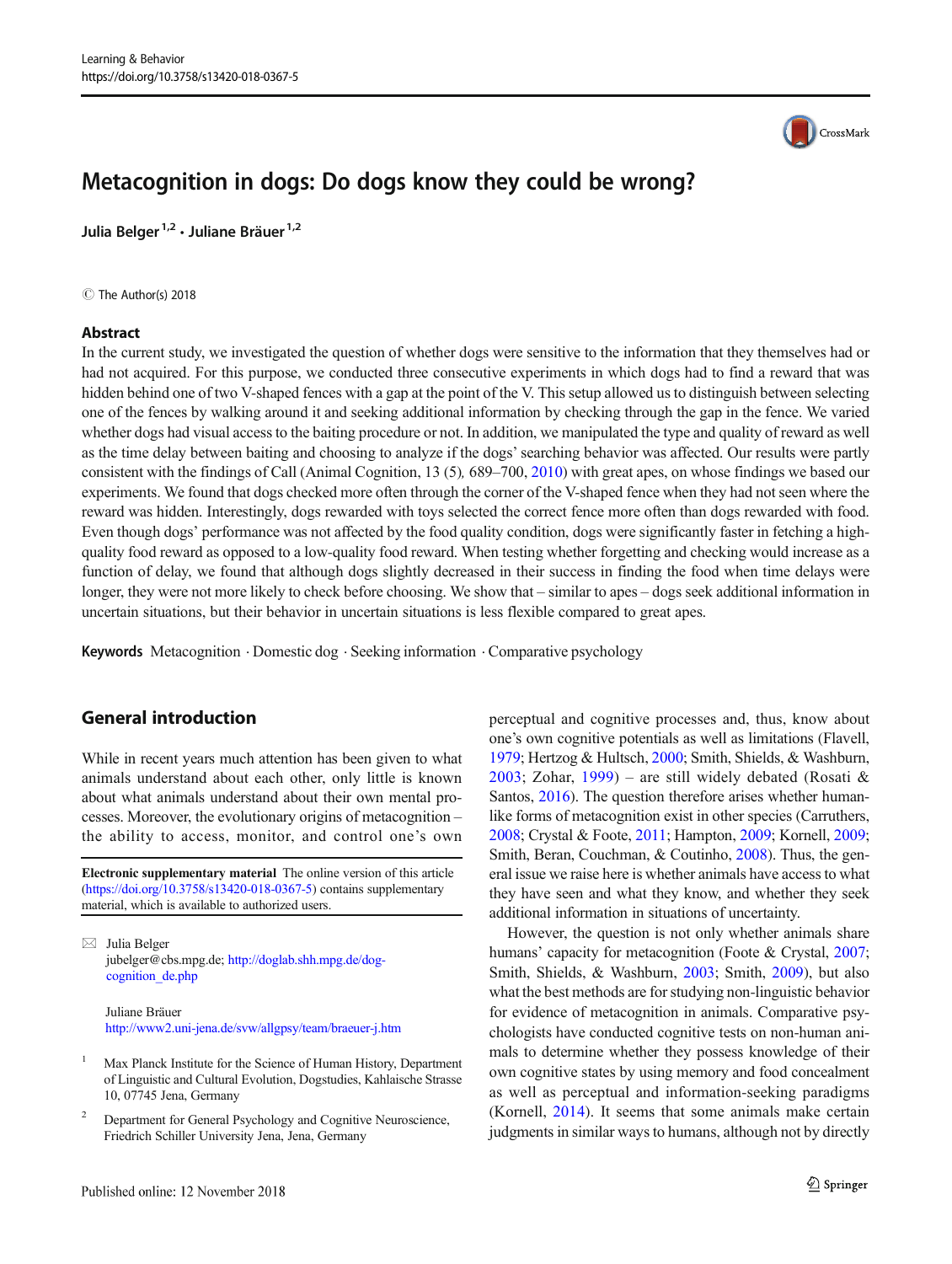accessing their memories but rather by drawing inferences based on cues like ease of processing and reaction time (Kornell, [2014](#page-15-0)).

Griffin ([2004\)](#page-15-0) has emphasized that all animals regularly face uncertain situations, not only when they have to read social signals but also when they have to make a determination about the presence of a predator or available food. It is essential for survival to evaluate ambiguous information. Therefore, it is clearly advantageous to differentiate between certain and uncertain situations, paying the cost of seeking extra information only when it is really necessary (Griffin, [2004](#page-15-0)). In a number of different experiments, it has been shown that humans, dolphins, monkeys, and rats refuse to complete trials that are difficult, such as at a threshold in an auditory discrimination task. In other words, when the task is difficult, the risk of failing at a task, and therefore not receiving a reward, is so high that it might not be worth the cost of trying. In some cases, a wrong choice could, additionally, result in a time-out (rhesus macaques: Hampton, [2001](#page-15-0); Smith et al., [2006](#page-15-0); rats: Foote & Crystal, [2007;](#page-15-0) orangutans: Suda-King, [2008](#page-15-0); also, see Smith et al., [2003](#page-15-0) and Smith, [2009](#page-15-0) for reviews). Additionally, it has been argued that subjects perform better in tests when they have the option to decline trials as compared to when they are forced to make a decision (Foote & Crystal, [2007;](#page-15-0) Hampton, [2001\)](#page-15-0). These results can be interpreted as evidence for the fact that these species know what they remember (but see Browne, [2004](#page-14-0) and Carruthers, [2008](#page-14-0) for different interpretations).

Several researchers have criticized such methods by arguing that the results of these tests could be interpreted in an associative-behaviorist way (Smith, Zakrzewski, & Church, [2016\)](#page-15-0). More precisely, in a more difficult trial an uncertainty state is created when a perceptual threshold is exceeded. By using the uncertainty response, the animal will know about knowing or not know whether it will successfully pass trials that are at the perceptual threshold (Smith, Beran, Couchman, Coutinho, & Boomer, 2009). However, studies using uncertainty responses have been criticized because the animals' behavior might solely be based on learned responses to a specific stimulus (Carruthers, [2008](#page-14-0); Crystal & Foote, [2009\)](#page-14-0).

Call and Carpenter ([2001](#page-14-0)) introduced a novel and different approach to the question of metacognition: the informationseeking paradigm that does not require extensive training or prior knowledge. The key features of this more naturalistic approach are that animals can seek additional information when needed, which enables them to respond accordingly as soon as they have gathered the relevant information (Call & Carpenter, [2001](#page-14-0)). The experimental set-up in Call and Carpenter's study consisted of two parallel tubes that chimpanzees, orangutans, and 2.5-year-old children observed. The tubes were placed on a platform with their openings oriented towards the subjects. Then the experimenter placed a piece of food inside one of the tubes while ensuring that the subject was aware of the baiting procedure. In order to receive the reward, they had to touch the baited tube containing the bait on the first attempt. They introduced two conditions: in one condition, the subjects witnessed the baiting process (Seen condition), while in the other condition, baiting took place behind an opaque occlude that blocked the subjects' visual access to the bait (Unseen condition). All subject groups spontaneously bent down more often to look inside the tubes before making a decision during the Unseen condition. The authors concluded that subjects had access to their own mental states (Call & Carpenter, [2001\)](#page-14-0).

The information-seeking paradigm has been subject to criticism on the grounds that animals could just engage in a routine by looking for information instead of applying metacognitive abilities (Call, [2010](#page-14-0)). Call [\(2012\)](#page-14-0) pointed out two sorts of alternative explanations of a non-metacognitive nature. One alternative non-metacognitive approach is the broad-beam explanation, which states that a nonmetacognitive construct actually accounts for the observed results in studies on animal metacognition and not on monitoring processes of knowledge states. The second approach is the narrow-beam hypothesis (see Call, [2012\)](#page-14-0), which claims that subjects who lack information about a reward's location engage in search behavior until they find it. Many animals are presumably engaged in this so-called "search, locate, retrieve routine," which might be an alternative explanation for the results in the hidden and visible trials. To address this issue, Call ([2010](#page-14-0)) introduced five conditions to test the flexibility of the information-seeking behavior in great apes. He referred to the so-called "Passport Effect," i.e., that in humans as well as in other animals, whether an individual will search for extra information depends on various factors, such as the value of the "reward" (i.e., a passport is more valuable than a tram ticket) and the time delay between hiding and searching (i.e., re-checking for the passport when it was packed yesterday, but not 5 min ago).

In his study, Call [\(2010\)](#page-14-0) introduced five conditions, manipulating (1) whether subjects had visual access to the baiting, (2) costs associated with seeking information, (3) food quality, (4) additional information offered regarding the food's location, and (5) the time delay between baiting and selecting one of the hiding places. Call concluded that his ape subjects knew that they could be wrong and that "the looking response appears to be a function of at least three factors: the cost of looking inside the tube, the value of the reward and the state of the information^ (p. 699).

The domestic dog (Canis familiaris) represents an interesting model to study animal cognition as during the long domestication process dogs have evolved special skills to function effectively in the human environment, such as reading human social and communicative skills (Marshall-Pescini & Kaminski, [2014](#page-15-0)), in which they even outperform great apes (i.e., Bräuer et al., [2006;](#page-14-0) Hare et al., [2002\)](#page-15-0). However, the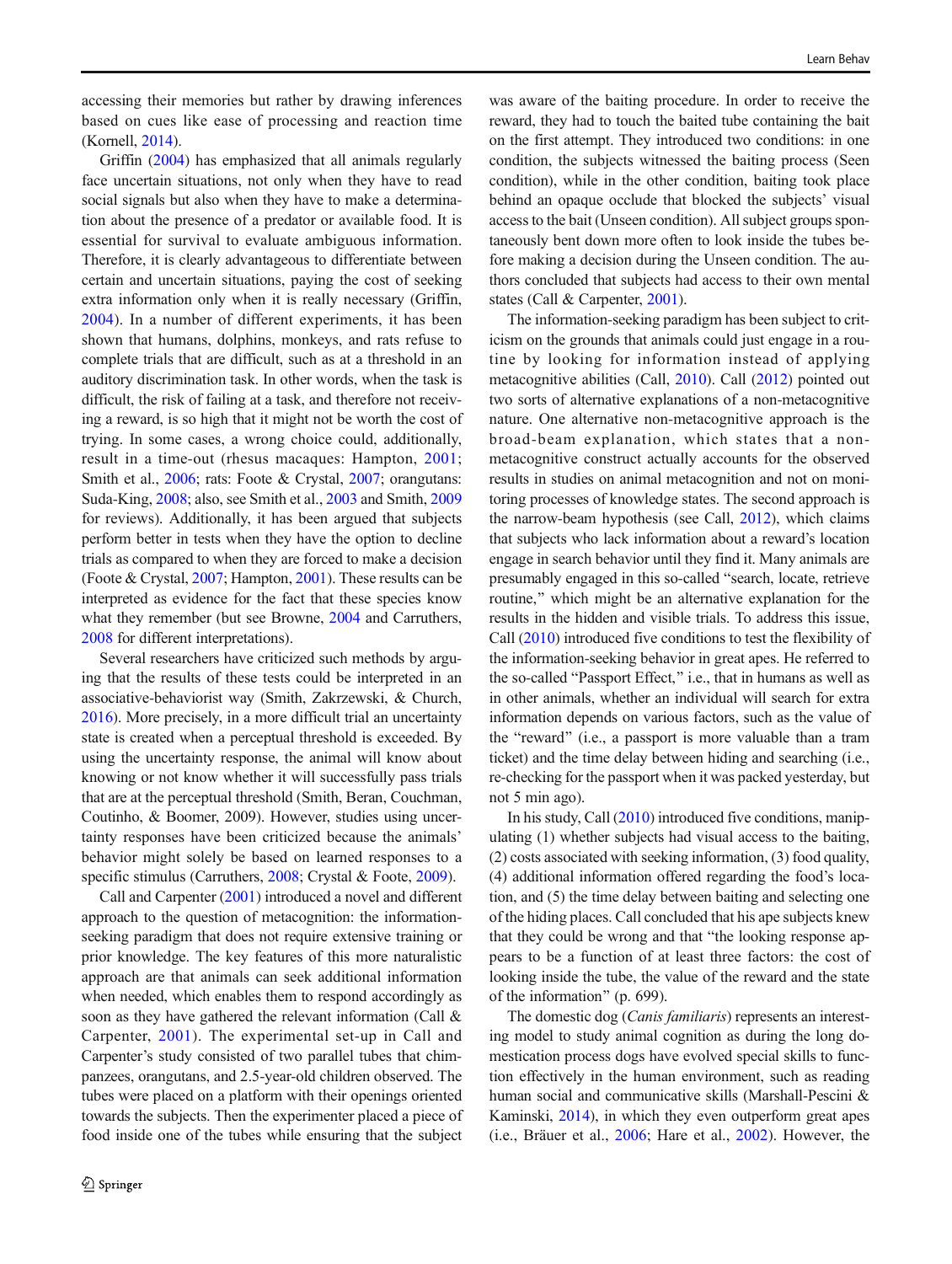literature has no consensus on metacognition in dogs, *i.e.*, whether they have knowledge of their own cognitive states (Bräuer, Call, & Tomasello, [2004](#page-14-0)).

McMahon, Macpherson, and Roberts [\(2010](#page-15-0)) applied an information-seeking paradigm, where subjects needed to fetch a reward without immediately available information. To fetch the hidden reward, dogs had to seek additional information. More precisely, the experimental set-up was comprised of four boxes, all of which were completely black, except for one box, which had a white side. In an extensive training, dogs learned that the reward was always hidden under the box with the white side. In the experimental manipulation, the boxes were rotated (45°, 90°, and 135°) and, thus, the one white side gradually rotated out of the dogs' view. Their findings show that the dogs' accuracy progressively declined. The authors concluded that if dogs could use additional information, as stated in the information-seeking paradigm, they should have walked around the boxes in order to choose the correct one. In a follow-up experiment, the authors again applied an information-seeking paradigm, but this time in a humanoriented context, to examine whether dogs would seek further information. The reward could be hidden underneath one of three boxes. Before being able to select one of the boxes, dogs had to choose one of two human experimenters, where one was the informant (i.e., person who would point to a location) and the other was the non-informant (i.e., person who would not provide any information by turning his or her back to the dog). Dogs chose the informant significantly more often than the non-informant, which suggests that dogs seek additional information in an information-seeking task when the information source is a human (McMahon, Macpherson, & Roberts, [2010\)](#page-15-0).

Similarly, Bräuer, Call, and Tomasello [\(2004\)](#page-14-0) investigated whether dogs are sensitive to the information they themselves have acquired. In an object-choice task, dogs were presented with two identical wooden boxes, of which only one contained a baited reward. On one side of each box was a transparent window of glass with holes through which dogs could seek extra information about whether the food was placed in that box, such as by looking or smelling through the window. On the other side of that box there was a lever, and dogs were trained to select one of the boxes by pressing this lever with their paw. In the Seen condition, the location of the reward was shown to the dogs and therefore the dogs had information about the location of the food. In the Unseen condition they were prevented from seeing the baiting procedure by two occluding barriers. Before selecting, the dogs had the opportunity to seek extra information regarding the location of the hidden reward, which would be especially useful in the Unseen condition. The results showed that the dogs selected the correct box in the Seen condition, but performed only at chance level when they were prevented from seeing the reward's location. Most importantly, dogs rarely showed

checking behavior before selecting one of the boxes and they did not check more often, as assumed, in the Unseen condition compared to the Seen condition. The authors concluded that their findings might indicate that dogs do not have access to their own perceptual and knowledge states (Bräuer, Call, & Tomasello, [2004\)](#page-14-0).

However, both of these studies about metacognitive abilities in dogs had some constraints. First, training was involved (i.e., pressing the lever in Bräuer et al., [2004](#page-14-0), and learning that the food is in the box with the white side in McMahon et al., [2010\)](#page-15-0), and second, dogs were rewarded with food. It is possible that dogs would show a more flexible searching behavior when they searched for their favorite toy – a precise object they "personally" know and that they fetch and that does not "disappear" as they consume it. (Note that in dog studies about object permanence and memory, toys are often used as a reward; see Collier-Baker et al., [2004;](#page-14-0) Fiset et al., [2003;](#page-14-0) Miller et al., [2009](#page-15-0); Müller et al., [2014.](#page-15-0))

More importantly, training could have led to an automatic response in the dogs. Thus, dogs chose a box because they had learned to do so and could not inhibit this response despite their lack of information about the contents of the boxes (Bräuer et al., [2004](#page-14-0)). Therefore, in the current study we investigated metacognition in dogs using a new set-up in which dogs did not have to learn new behaviors in order to check or to make their decision. As it is clearly adaptive to differentiate between certain and uncertain situations (see above, Griffin, [2004\)](#page-15-0), and as dogs show special social cognitive skills (Marshall-Pescini & Kaminski, [2014\)](#page-15-0), we hypothesized that dogs would show flexible metacognitive skills – comparable to those of apes and human children – when tested in an appropriate set-up.

On the basis of Call's experimental set-up and procedure, we conducted three consecutive experiments in which dogs had to find a reward that was hidden behind one of two Vshaped fences in order to test whether dogs were sensitive to the information that they themselves have or have not acquired and whether they seek extra information in situations of uncertainty. We manipulated the type (Experiment [1\)](#page-3-0) and quality of reward (Experiment [2\)](#page-8-0), as well as the time delay (Experiment [3](#page-10-0)) between baiting and choosing to analyze if the dogs' searching behavior was affected.

Dogs were presented with a Seen and an Unseen condition. They could make their decision by walking around the Vshaped fence, and they could check before choosing through the corner of the V to see or smell whether the reward was there. Based on the study of Call ([2010](#page-14-0)), we predicted that the dogs would check more frequently before choosing when they had not seen where the reward was baited (Unseen condition) than in cases when they had. We further predicted that dogs would show more flexibility when searching for a toy (being a concrete object they often search for) than when searching for food pieces (Experiment [1](#page-3-0)); that dogs would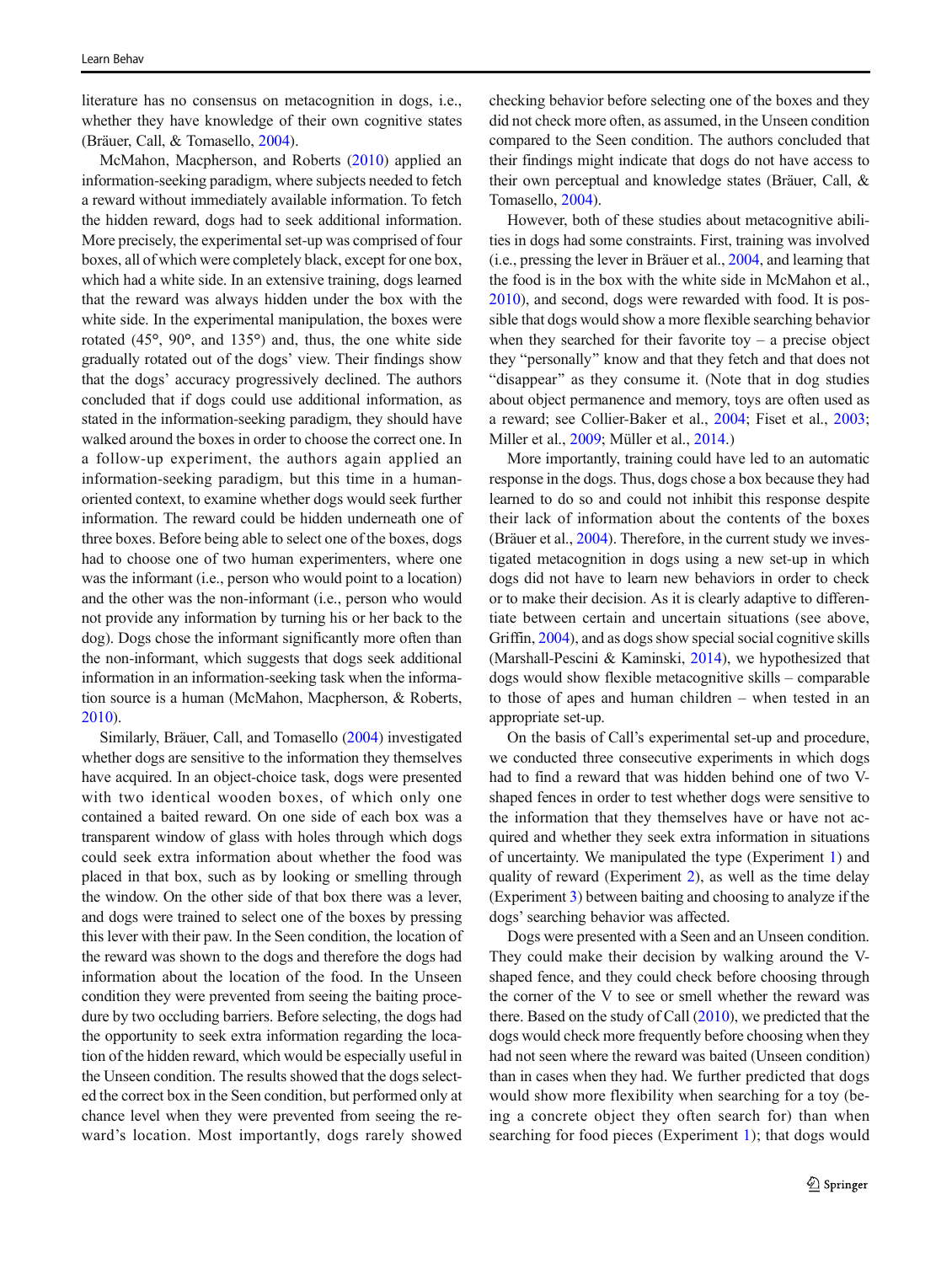<span id="page-3-0"></span>be more likely to check when high-quality food was hidden as opposed to low-quality food (Experiment [2](#page-8-0)); and that for higher time delays between baiting and choosing, dogs would check more or have a reduced accuracy in finding the reward (Experiment [3\)](#page-10-0).

# Experiment 1: Does the type of reward impact dogs' accuracy in an information-seeking task?

In the first experiment, we wanted to investigate if the witnessing of baiting (Seen and Unseen conditions) and the type of reward (toy or food) had an impact on dogs' accuracy to find the baited reward. Therefore, we tested subjects in the Seen and Unseen conditions, and half of the dogs searched for food as a reward whereas the other half searched for their favorite toy. We predicted that if dogs did not know what they had seen, they would seek extra information. For the type of reward, we expected the dogs to show more flexibility when searching for a toy (which they often do in their daily life) than searching for food pieces, as the favorite toy is a concrete object that the subjects know.

# **Methods**

### Subjects

In total, 48 dogs (22 males and 26 females) of various breeds and ages (range 1.5–11 years, mean 4.6 years) participated successfully in the experiment. All subjects lived as pets with their owners and received the normal obedience training typical for domestic dogs. The dog owners were not present during the test and they were informed about the precise research question as well as about the specifics of their dogs' tasks in the study only after the completion of the test, in order to avoid potential training (by the owners).

The owners decided voluntarily to participate in this study, and if they were interested they were provided with the video material of the performance of their dog after the test was completed. All of the dogs were naïve to the informationseeking task and did not have any prior knowledge of the experiment. They were all healthy individuals with no known sight or hearing impairments and no known history of aggression towards humans. Another precondition for this experiment was that dogs had to be interested in food or toys in order to participate in this study. For the toy condition, owners were asked to bring their dogs' favorite toy to the testing sessions. In total, 24 dogs were rewarded with food and 24 other dogs were rewarded by playing with their favorite toy. Females were not tested during estrous.

#### **Materials**

The test took place in a quiet room  $(8.5 \text{ m} \times 4 \text{ m})$  at Alte Messe in Leipzig, Germany. The experimental set-up (Fig. [1](#page-4-0)) was comprised of a two-part apparatus. Each side consisted of two V-shaped wooden fence structures  $(1.20 \text{ m} \times 1.00 \text{ m})$ that were connected with a flexible hinge at the upper end to form a V-shape with a 45° angle. At the lower end of each Vconstruction was a gap of approximately 2 cm in width, through which the first experimenter (E1) placed the reward as bait on a small plate. Subjects could check whether the reward was actually hidden there or not and make their decision based on this information by walking around the fences. The distance between the corners of both barriers was 1.55 m. A centerline indicated both the exact middle of the room as well as the exact middle of the apparatus. Another marking, 1.60 m away from the corners, indicated the exact position (i.e., the nearest point) at which the dog had to wait at the beginning of each trial. E1 sat in the middle between the two fences and was responsible for baiting the reward, and the second experimenter (E2) was located next to the centerline at the starting position to hold the dog, both facing E1. The dogs had to choose one side and move around the V-shaped fences, which was only possible by walking around the outer sides. Two additional barriers prevented the subjects from passing E1 and going around the inside to fetch the reward. The dogs were rewarded with either food or their favorite toy. In the Unseen condition, a curtain was installed to prevent dogs from witnessing the baiting. All trials, including the pretest, were video-recorded by one camera that was installed directly across from the apparatus.

#### Procedure and design

All experiments in this study consisted of three consecutive units: familiarization, pretest, and experimental phase. First, each dog received a familiarization to become familiar with the testing room and to understand how to properly find the reward at the corner of the fence. Accordingly, this was followed by a pretest, which had to be successfully passed in order to make sure that all participating subjects understood the experimental set-up. Only dogs that passed the pretest took part in the experiment.

We varied whether subjects received food or their favorite toy as a reward. Therefore, one fundamental assumption was that dogs that participated in this study had either a high degree of interest in food or their favorite toy, and were furthermore motivated to fetch the reward after being released. This was confirmed in the pretest and during the familiarization sessions. As dogs have trouble obtaining a reward that is placed at the inner corner of a V-shaped fence, even if the fence is transparent (Pongracz, Miklosi, Vida, & Csanyi, [2005](#page-15-0)), we gave subjects the opportunity to investigate the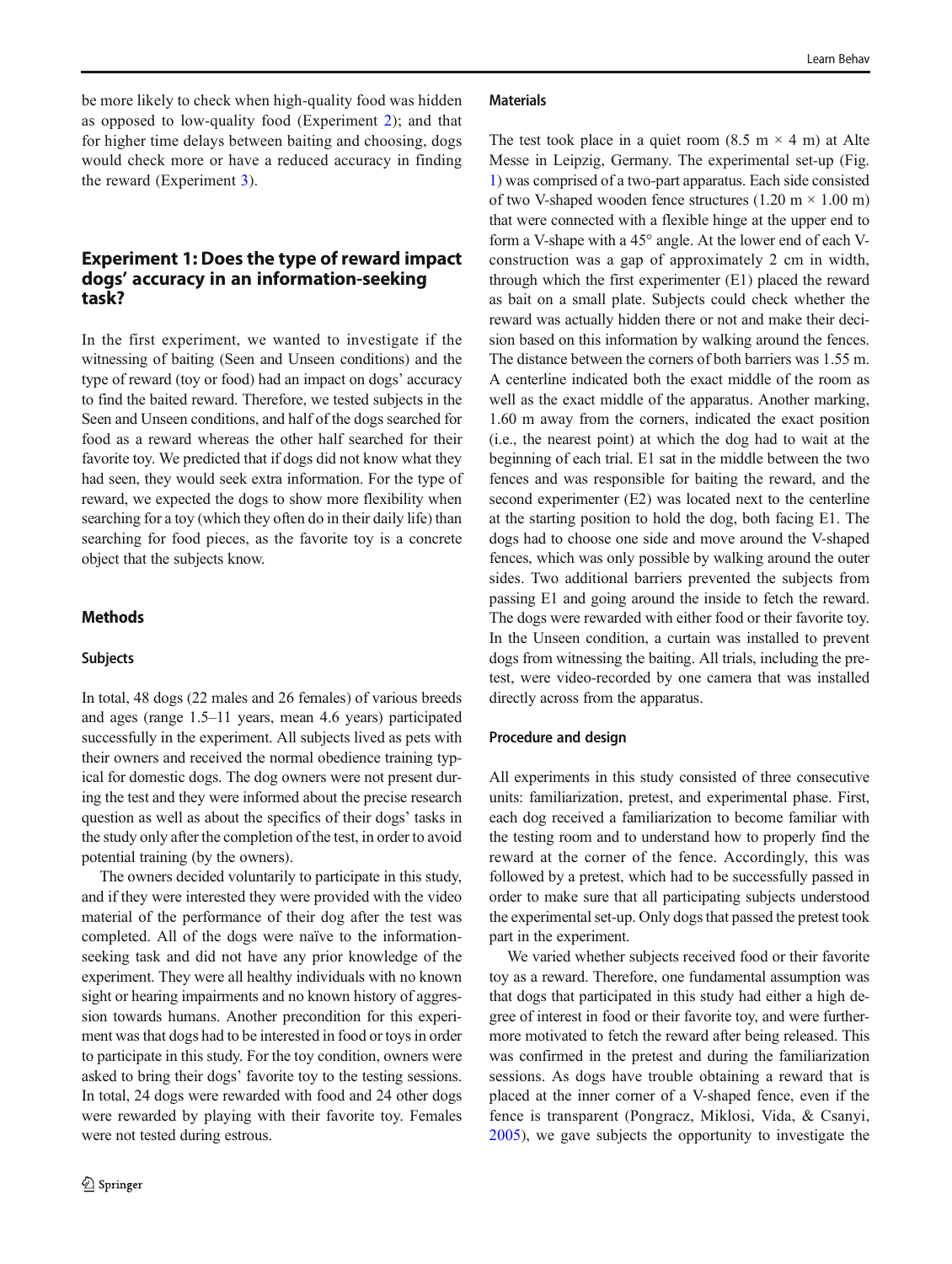<span id="page-4-0"></span>

Fig. 1 Basic set-up for Experiments 1, 2, and 3

testing room with the two V-shaped fences before the actual experimental phase (Pongrácz, Vida, Banhegyi, & Miklósi, [2008\)](#page-15-0). Before the final experimental phase began, three dogs were tested in a pilot study. None of these subjects was included in this study. In the following section, we will explain the experimental procedure in more detail.

### Familiarization

Before the actual test, we introduced the dogs to the testing room to ensure that they understood the apparatus and were able to find the reward without checking. The familiarization was conducted successively, meaning that the subjects became familiar with the task step-by-step. During the familiarization sessions many breaks were given. Depending on the condition, the dog was either rewarded with food or his or her favorite toy. Similar to the tests, familiarization was always conducted by the same experimenter E1, who baited the reward, and an arbitrary second experimenter E2, who held the dog at the starting position. E1 used a certain command to motivate the dogs to find the baited reward (e.g., German "Ok," "Such!" ("Look!"), "Wo ist es?" ("Where is it?")). When the dog approached the reward he or she was rewarded either by eating the food or by playing with the toy with E1.

At first, E1 led the way and showed the dogs where the treat was placed by walking around the fence and hiding the reward behind the corner. E1 used nonverbal cues, such as pointing, showing, and eye gaze to further assist the dog in finding the treat. After the baiting was finished, the dog was released to search for the reward. In subsequent trials E1 placed the reward through the gap. The procedure was repeated until the subject approached the reward by going around the fence without trying to get the reward through the gap.

The speed of familiarization always depended on the dog's individual learning progress and motivation to find the reward. Dogs were given a break from familiarization either when they performed the action successfully, or when their willingness, motivation, or attention was significantly decreased.

### Pretest

In order to pass the pretest, the dogs had to be able to walk around the fence where the reward was placed, without checking. The subjects passed the pretest when they found the reward in four consecutive trials or four out of six trials without checking through the gap. In the pretest, we did not apply any manipulation and therefore subjects witnessed the baiting procedure completely and had no delay between baiting and choosing. Only subjects that passed the pretest could take part in the actual experimental phase in the second and third sessions. However, if dogs showed no interest in participating, if they did not learn to find the food behind the fence within 120 min, or showed no interest in the reward, they were excluded from this study and marked as dropouts. For this reason, we had to exclude six dogs from the study.

#### Experimental phase

After becoming familiar with the testing room and passing the pretest, the subjects were tested in two consecutive sessions. The general procedure in the experimental trials was the same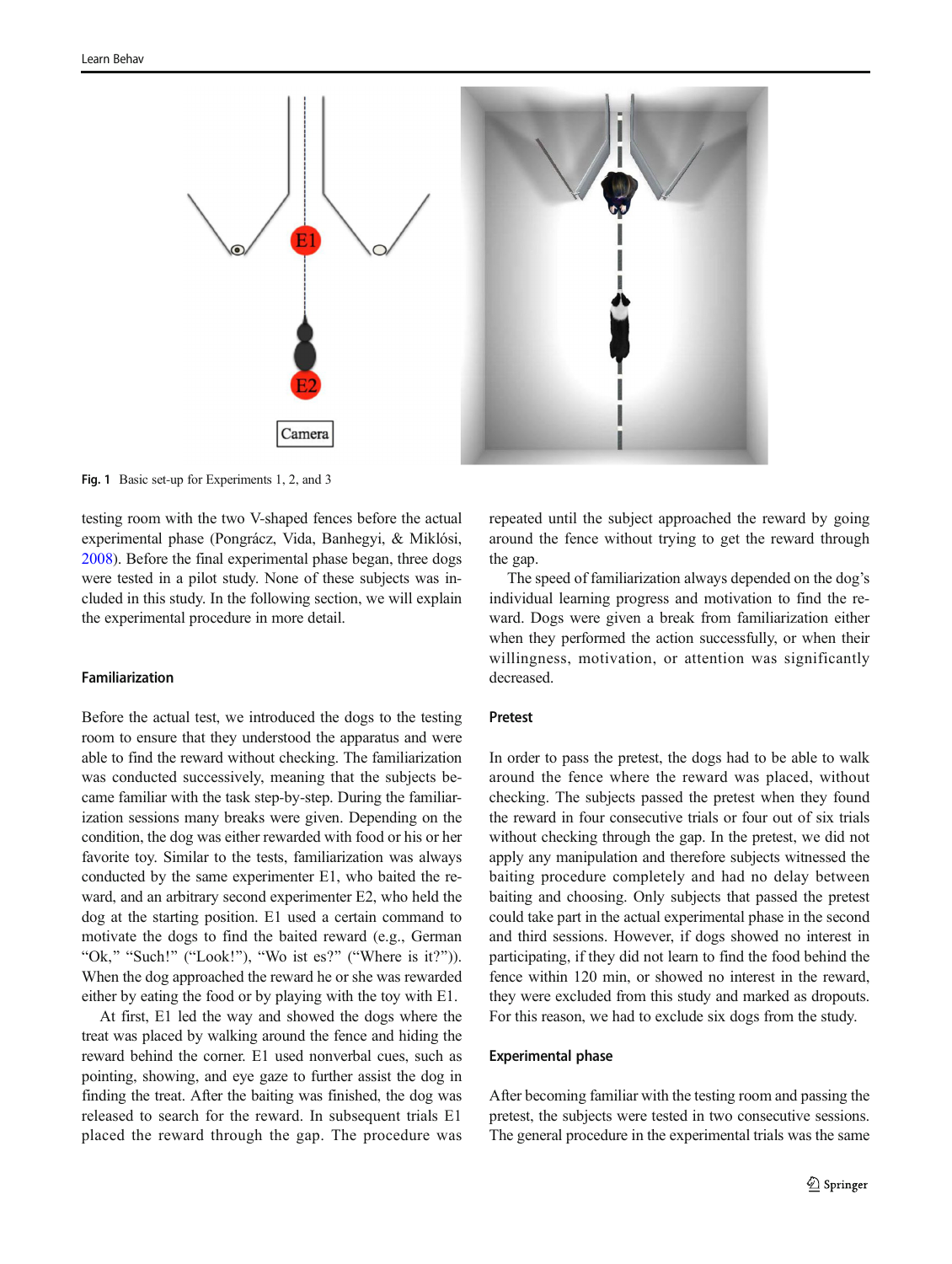for all dogs: Two experimenters, E1 and E2, tested all subjects individually. One experimenter (E1) had to be the same person for all trials, as in the pretest. The second experimenter (E2), however, could be any person. At the beginning of each trial the dog was held by E2 at the starting position while E1 knelt between the two fences. E1 then held up the reward to show it to the dog while calling his or her name to get the dog's attention. The baiting process differed according to two conditions:

- 1) In the Seen condition, E1 baited the reward while allowing the dog to see the baiting process. E1 leaned over one fence and put the reward through the gap onto the plate behind of the fence. E1 then returned to the middle of the fences, placing her arms parallel to her body.
- 2) In the Unseen condition, E2 closed the curtain so that the dog could not see the baiting process. E1 touched first the left and then the right gap of the two fences while placing the reward through one of them. After that, E1 again touched both gaps simultaneously in order to make sure that the subject could not hear where the reward was baited. Then she went back into the middle of the two fences, placed her arms parallel to her body, and told E2 to open the curtain.

After the baiting process was complete, E2 released the dog and E1 called his or her name and encouraged him or her to find the reward. In both conditions, E1 did not move and avoided giving any cues to the dog. She waited until the dog had made his or her choice by walking around one fence. If the dog chose the correct fence he or she was allowed to eat the food or to fetch the toy, and E1 played with him or her by throwing the toy. If the dog chose the wrong fence, i.e., where the reward was not hidden, E1 took him or her by the collar and led him or her behind the correct fence. E1 showed the reward to the dog but the dog was not allowed to eat it or play with it. After the dogs had eaten the food or played with the toy, or the reward was shown to them (when they were wrong), the trial was over and a new one began.

The reward was placed behind one of the barriers in the Seen condition only when the dog looked and paid attention to E1. The dog's attention was essential for the continuation of the experiment as the dog needed to witness the whole baiting process. After placing the reward, E2 leaned back to the middle and placed his or her arms parallel to his or her body without looking at the dog. It was important that both E1 and E2 did not give any accidental cues (e.g., gaze, pointing, non-verbal cues) and, thus, they looked down at the floor while waiting.

Half of the dogs were tested with the food reward and half of the dogs were tested with the toy reward. They were presented in two sessions on 2 days, so that each dog received the

Seen condition 12 times per day and the Unseen condition 12 times per day. Within a session, there was a break after half of the trails. The order of the conditions and the location of the food were randomized, with the stipulation that a condition occurred no more than two trials in a row, and that the food was not hidden on the same side in more than two consecutive trials. Each dog received 24 trials of each of the two conditions, totaling 48 trials (see Online Supplementary Materials for details).

### Data scoring and analysis

All trials were analyzed from the videotapes. We scored the following three variables for each trial: success (correct choice), checking, and latency. For success we scored whether the dogs selected the correct fence, having at least the front paws and shoulder behind the outer side of the fence where the reward was baited. For checking behavior we coded whether and where the dogs checked before choosing by approaching the gap, having the mouth less than 10 cm from the gap while hesitating for at least a half a second. Finally, we scored the latency to select a fence in the trials when subjects did not check. Therefore, we recorded the time from E1's first call of the dog's name until his or her front paws and shoulder had crossed the outer part of the V-shaped fence.

To assess inter-observer reliability, one independent observer scored a randomly selected sample of 20% of the trials where the dogs were rewarded with food and the trials where the dogs were rewarded with a toy. Reliability was excellent for correct selection (food: Cohen's Kappa=0.98, N=240; toy: Cohen's Kappa=0.98, N=239), for checking behavior (food: Cohen's Kappa=0.95, N=240; toy: Cohen's Kappa=0.77, N=239), and for the latency to select (food: Pearson Correlation r=0.80, N=182; toy: Pearson Correlation r=0.77, N=153).

For the analysis, we used repeated measures  $2 \times 2$ ANOVAS with the within-subject-factor condition (Seen vs. Unseen) and the between-subject-factor reward (food vs. toy). To test for learning over trials, we used repeated measures  $2 \times$  $2 \times 2$  ANOVAS with the within-subject-factors condition (Seen vs. Unseen) and session (first vs. second session) and the between-subject-factor reward (food vs. toy). For comparisons against chance within one condition, one-sample t-tests were used, as indicated.

# Results

## Success

The dogs selected the correct fence in 94% of the trials in the Seen condition and in 57% of the trials in the Unseen conditio,n and were above chance in both conditions (Seen: t(47)=31.09, p<0.001; Unseen: t(47)=3.90, p<0.001, one-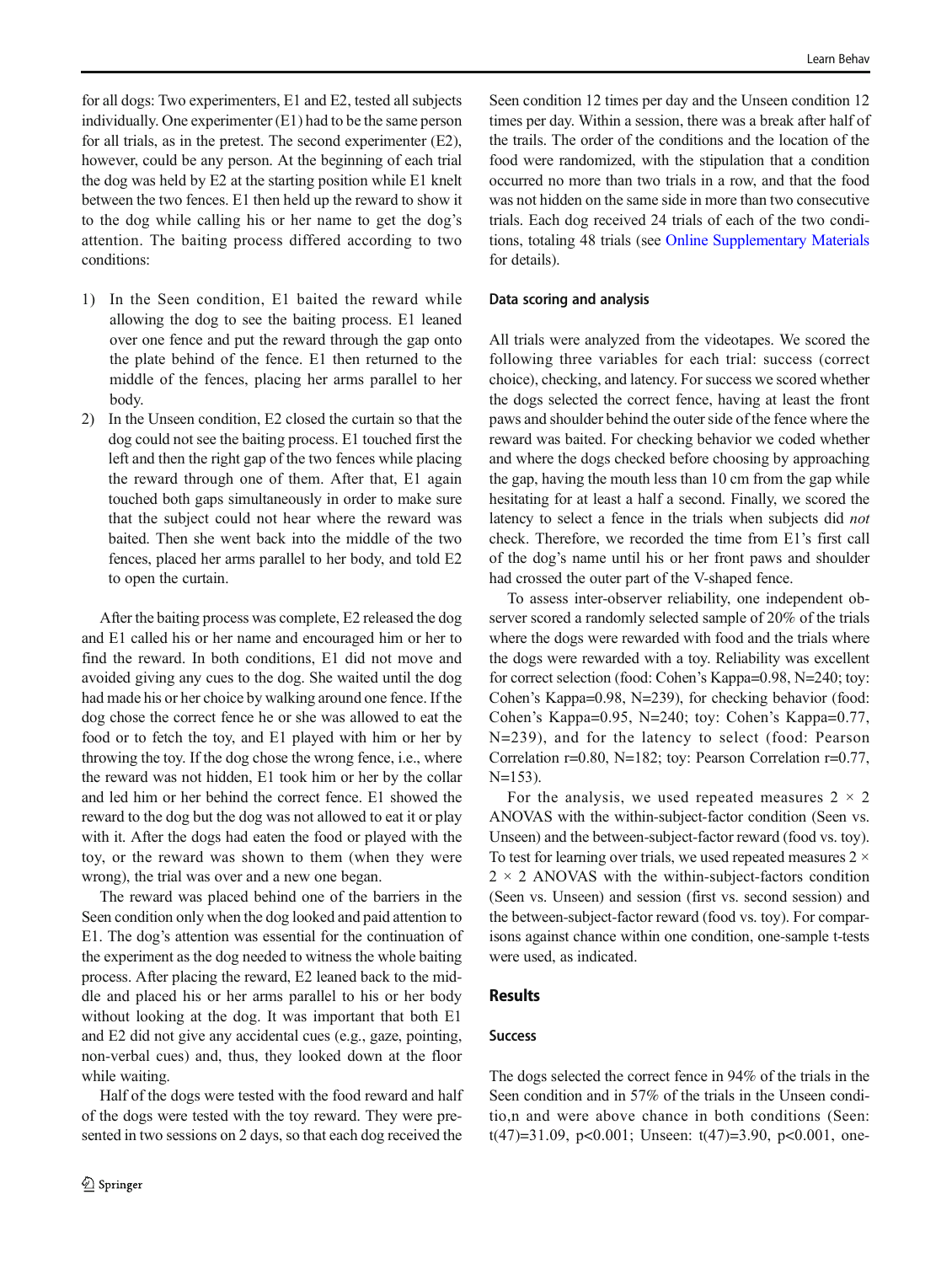sample t-tests). They performed better in the Seen than in the Unseen condition  $(F(1.46)=282.04, p<0.001)$ , and they showed increased accuracy when they were rewarded with the toy  $(F(1.46)=5.95, p=0.019)$ , but there was no interaction between Condition  $\times$  Reward (F(1.46)=1.77, p=0.190).

### **Checking**

Figure 2 presents the mean percentage of trials in which the dogs checked for the different rewards in the two conditions. The dogs checked more frequently in the Unseen condition than in the Seen condition  $(F(1.46)=35.69, p<0.001)$ , and they tended to check more when they were rewarded with the toy  $(F(1.46)=3.91, p=0.054)$ . There was no interaction of Condition  $\times$  Reward (F(1.46)=0.28, p=0.601).

### Checking and success

If subjects checked in the Seen condition, they then selected the correct fence above chance in 95% of the cases  $(t(37)=20.32, p<0.001,$  one-sample t-test). Similarly, if they checked in the Unseen condition they were correct above chance in  $68\%$  of the cases (t(44)=4.41, p<0.001, onesample t-test). Thus, the dogs' success rate was higher when they checked in the Seen condition than in the Unseen condition  $(F(1.35)=40.47, p<0.001)$ . There was no effect of reward  $(F(1.35)=2.65, p=0.112)$  and there was no interaction between Condition  $\times$  Reward (F(1.[3](#page-7-0)5)=1.47, p=0.234). Figure 3 illustrates the checking behavior of the two groups of dogs in the Unseen condition.

#### Latency



Food-rewarded dogs selected a fence faster than toy-rewarded dogs in the cases when they did not check  $(F(1.45)=12.20,$ 

Fig. 2 Mean percent of trials in which the dogs checked for the different rewards in the conditions (+/-SE) in Experiment [1](#page-3-0)

#### Learning

Regarding success, we found no learning over trials in this experiment. Subjects did not select the correct fence more often in the second session compared to the first session  $(F(1.46)=0.008, p=0.930)$ . However, there was a significant interaction effect (Condition  $\times$  session  $\times$  reward:  $F(1.46)=4.429$ ,  $p=0.041$ ). In contrast, subjects checked more in the first session than in the second session. There was a significant effect for session  $(F(1.46)=8.099, p=0.007)$ , but no interaction effect.

#### Individual performance

Individuals were above chance when they selected the correct fence in 18 (75%) out of 24 trials or more (binomial test  $p=0.5$ , N=24, P=0.02). Forty-five dogs were above chance in the Seen condition (21 food rewarded and all 24 toy rewarded dogs). Eight dogs were above chance in the Unseen condition (two food-rewarded and six toy-rewarded dogs). Two foodrewarded dogs never checked whereas all toy-rewarded dogs checked at least twice.

# **Discussion**

The dogs checked more often before selecting the correct fence when they did not see where the reward was hidden. They showed a flexible checking behavior, indicating that dogs may have access to their own visual perception. Similar to primates (Call, [2005;](#page-14-0) Call & Carpenter, [2001;](#page-14-0) Hampton et al., [2004](#page-15-0); Marsh & MacDonald, [2012](#page-15-0); Perdue, Evans, & Beran, [2018](#page-15-0)), they sought extra information when they did not know the reward's location. When dogs did not witness the baiting, they were able to adapt their behavior by gathering additional information that might have led to success; by checking, they could select the correct fence where the reward was hidden. Moreover, they were able to revise their choice when they began their inspection at the wrong fence.

Overall, the dogs showed similar checking and searching patterns to primates. However, there were three differences compared to primates.

First, dogs in general checked less than the apes tested by Call [\(2010](#page-14-0)) and Call and Carpenter [\(2001\)](#page-14-0), and were therefore less likely to be successful in the Unseen condition (they only performed slightly above chance level). Second, having begun checking the contents of the containers before choosing, the apes continued to do so throughout the remaining trials (Call & Carpenter, [2001](#page-14-0)). For the dogs, we did not find such an effect. Dogs either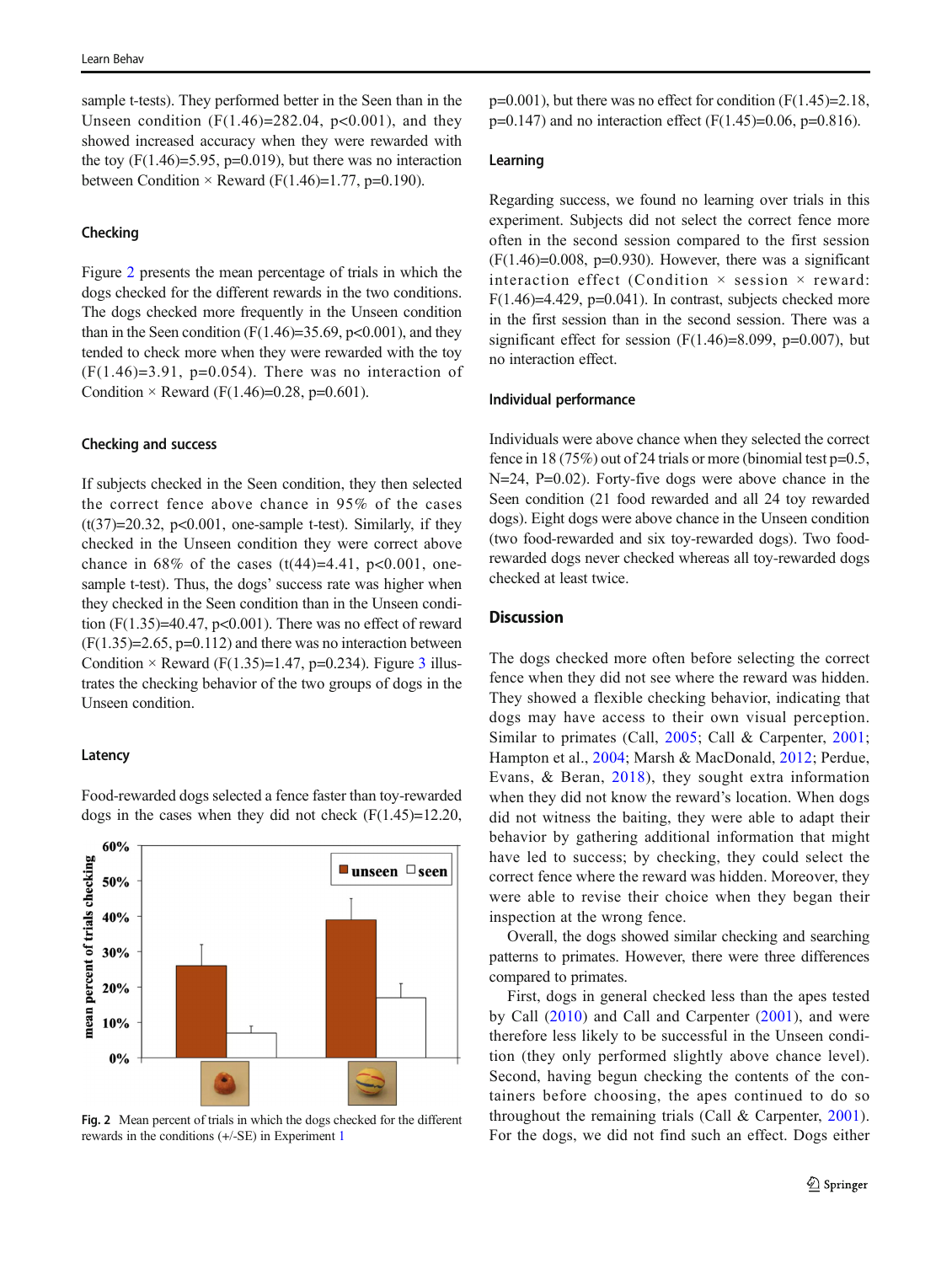<span id="page-7-0"></span>

Fig. 3 Percentage of dogs' performance regarding checking behavior followed by their decision for one side depicted for food and toy in the Unseen condition in Experiment [1.](#page-3-0) Depicted are all five possibilities of dogs' checking behavior with food and toy rewards, i.e., which fence they attempted first when they check and which side they selected. By chance dogs can first check the baited side, then they can either go to the correct side (first check-baited-correct) or – wrongly – to the fence where the

reward is not hidden (first check-baited-wrong). When dogs check the wrong side on their first attempt, they can either then select the wrong side (first check-empty-wrong), or they can do a second check at the baited side and select the correct fence (first check-empty-correct with second check), or they can choose the baited side without further checking (first check-empty-correct direct)

checked very often or rarely. Moreover, there was a decrease in checking behavior between the first session and the second session. Thus, although the dogs checked less in the second session, they did not learn the most effective strategy over trials, i.e., checking more when they had not seen and less when they had seen where the reward was hidden. This means that their flexible checking behavior was not learned during the experiment.

The third difference was that the  $\log s - in$  contrast to the apes – were not always accurate when they checked. This might be due to the set-up, as looking and smelling through the narrow gap might lead to less accuracy than looking inside a tube. But still dogs as a group were able select the correct fence above chance level in the Unseen condition.

Can we conclude from these results that dogs have access to what they have seen? Studies using the informationseeking paradigm have been criticized because subjects may simply engage in a search for information routinely without any metacognitive involvement. According to this hypothesis, individuals engage in a variety of exploratory responses until they detect the reward (Hampton et al., [2004](#page-15-0); Kornell et al., [2007](#page-15-0)).

However, as Call [\(2010\)](#page-14-0) pointed out, this is unlikely for two reasons: the tested primates selected the correct tube in about 20% of the trials after only having looked inside the empty tube (Call & Carpenter, [2001](#page-14-0); Call, [2005;](#page-14-0) Marsh & MacDonald, [2012](#page-15-0); Perdue, Evans, & Beran, [2018](#page-15-0)). Dogs in the current study were also able to make this inference by exclusion (as was also shown in other studies, see, e.g., Aust et al., [2008](#page-14-0); Erdohegyi et al., [2007](#page-14-0); Wallis et al., [2016](#page-15-0)), although less than the primates, in about 5% of the cases. This means that subjects did not need to smell or see the reward to select the correct alternative. The second reason why it is unlikely that subjects simply engaged in a search for information routinely is that the dogs, like the primates, also checked when they had seen where the reward was hidden (in more than 10% of the trials). However, it is unlikely that they had forgotten the location of the reward because the delays were very short and subjects were correct in nearly 100% of the trials even when they did not check.

Our results are in contrast to previous findings of Bräuer et al. [\(2004\)](#page-14-0) and McMahon et al. ([2010](#page-15-0)), Experiment [1.](#page-3-0) The dogs in these studies were apparently influenced by the fact that they were trained before the test in how to select the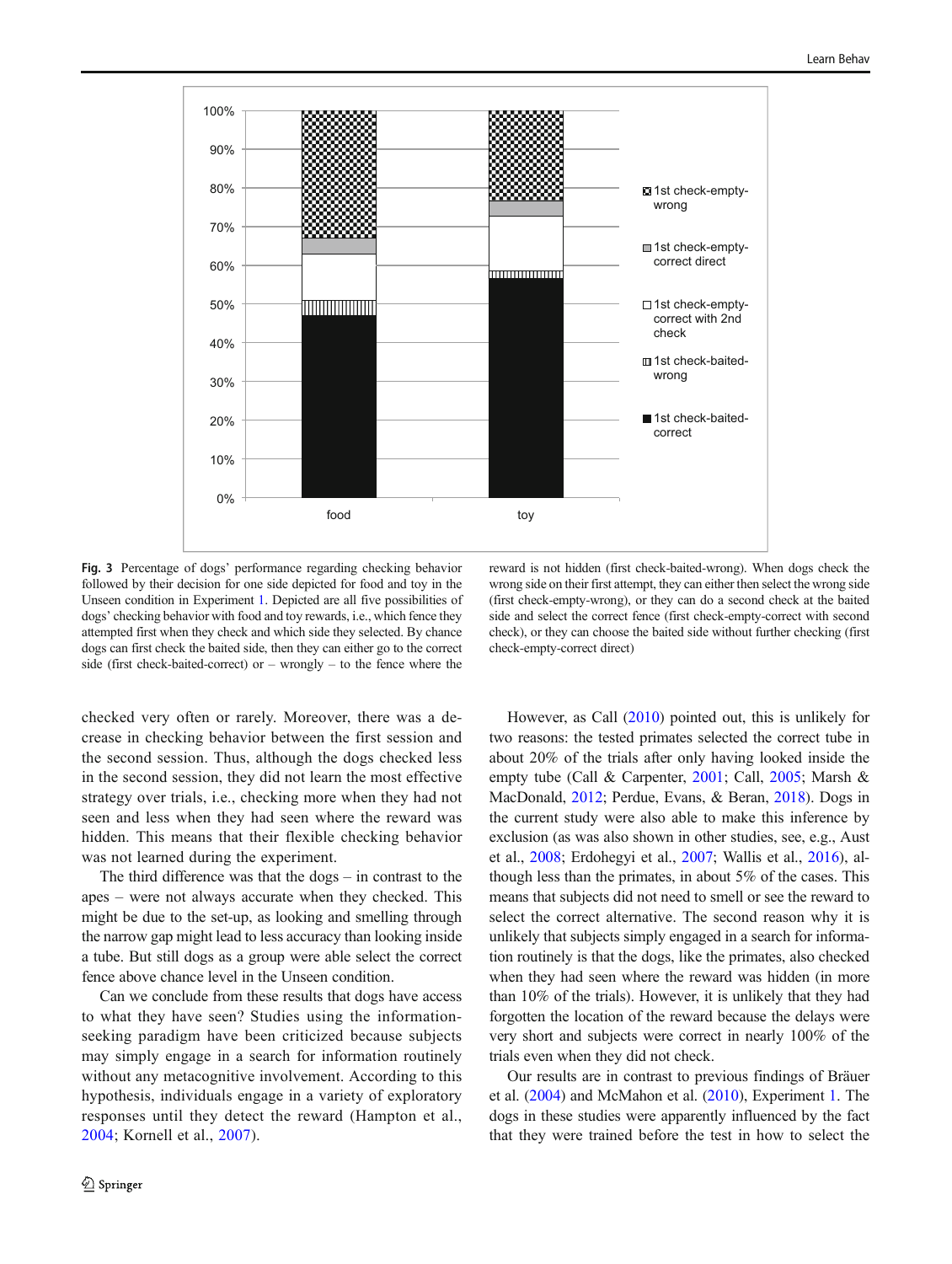<span id="page-8-0"></span>correct box. In the current study the dogs also had some previous experience with the apparatus but they did not have to learn to press a lever or a cue to locate the reward. Thus, with the current paradigm dogs could search naturally for the reward and it was shown that they are able to distinguish between a situation in which they had and had not seen where the reward was hidden. Our results are supported by Experiments 2 and 3 of McMahon et al. [\(2010\)](#page-15-0), in which dogs had a choice between an informant and a non-informant. The dogs preferred to approach the informative human who then pointed to the location of the reward. This again suggests that dogs are seeking extra information when they do not know where the reward is hidden.

Interestingly, dogs selected the correct fence more often when they were rewarded with the toy, and they then also tended to check more often. Thus, it is possible that dogs search in a more flexible way when they are rewarded with a toy. Dogs also showed flexible searching strategies when they searched for a toy in a number of other studies (Erdohegyi et al., [2007](#page-14-0); Fiset, [2009;](#page-14-0) Fiset et al., [2000,](#page-15-0) [2003,](#page-14-0) [2006\)](#page-15-0). Why were dogs more successful with the toy? One possibility is that they were able to perceive the toy better when they were checking through the gap, as it is bigger. The second possibility is that the dogs rewarded with food were less motivated to search for their reward than the dogs that searched for the toy. That is very unlikely because the dogs actually approached the food reward even faster than the toy reward. It could, however, be the case that the dogs were too motivated to get the food reward, so that it was more difficult to be patient enough to check before choosing. In other words, dogs may have been more impulsive, and therefore less likely to show metacognitive abilities, when the reward was food. A third possibility is that the dogs perceived the two rewards in different modalities. It is not clear how the dogs perceived the reward behind the gap, whether they saw or whether they smelled it. It is possible that the dogs used smell to check for the food and vision to check for the toy, and that the visual modality makes them more flexible (see also Szetei et al., [2003](#page-15-0)). In an information-seeking experiment with capuchin monkeys conducted by Vining and Marsh [\(2015](#page-15-0)), subjects were either shown where the food was hidden, they could infer its location, or they were not given information about the location of the food. Monkeys also had the opportunity to search for extra information, and similar to our dogs they used this opportunity especially in the Unseen condition but less in the Seen condition. But when the monkeys potentially could infer the reward's location, they were more likely to search for further information. The authors conclude that capuchins only metacognitively control their information seeking in situations in which information is presented in the visual domain (Vining & Marsh, [2015\)](#page-15-0).

The fourth possibility lies in the nature of the rewards. The favorite toy is a concrete object that the subjects know. Thus, it is a focused search, as subjects know exactly what they are looking for. In contrast, searching for food is more diffuse, as there could potentially be more pieces around (although subjects probably perceived that the test is about one piece). Moreover, the dogs in their daily life probably have much more experience with searching for a toy, and especially their favorite toy, than searching for food.

# Experiment 2: Do subjects check more when a high-quality reward is involved?

In Experiment [1](#page-3-0), we demonstrated that dogs seek out extra information when they have not seen where a reward was hidden and that they were more accurate when their favorite toy was hidden. Following Call [\(2010\)](#page-14-0), we were interested in the question whether the location of a high-quality reward was better remembered than the location of a low-quality reward. We predicted that dogs would check more often when a highquality reward was baited as opposed to a low-quality reward. In this experiment, new subjects that were unfamiliar with the task were presented with two types of reward in Seen and Unseen trials.

# Methods

### Subjects

We tested 24 dogs that did not take part in the previous experiment but were chosen based on the same selection criteria. As food was given as a reward, it was crucial for the experiment that dogs were motivated by food. There were 12 females and 12 males ranging from 1 to 6 years of age. As in Experiment [1,](#page-3-0) all subjects lived as normal family dogs and were individually tested at the Alte Messe in Leipzig, Germany.

### **Materials**

The same experimental set-up was used, including the apparatus with the aforementioned two V-shaped wooden fence structures as in Experiment [1.](#page-3-0) Again, a gap of approximately 2 cm in width was used to hide the reward. For high-quality food, dogs were given meat sausages ("Hundewürstchen"), while dry dog food served as lowquality food.

#### Procedure and design

The basic procedure was the same as in Experiment [1](#page-3-0): While E1 kneeled between the two barriers facing the dog, E2 held him or her at the starting position. The two experimenters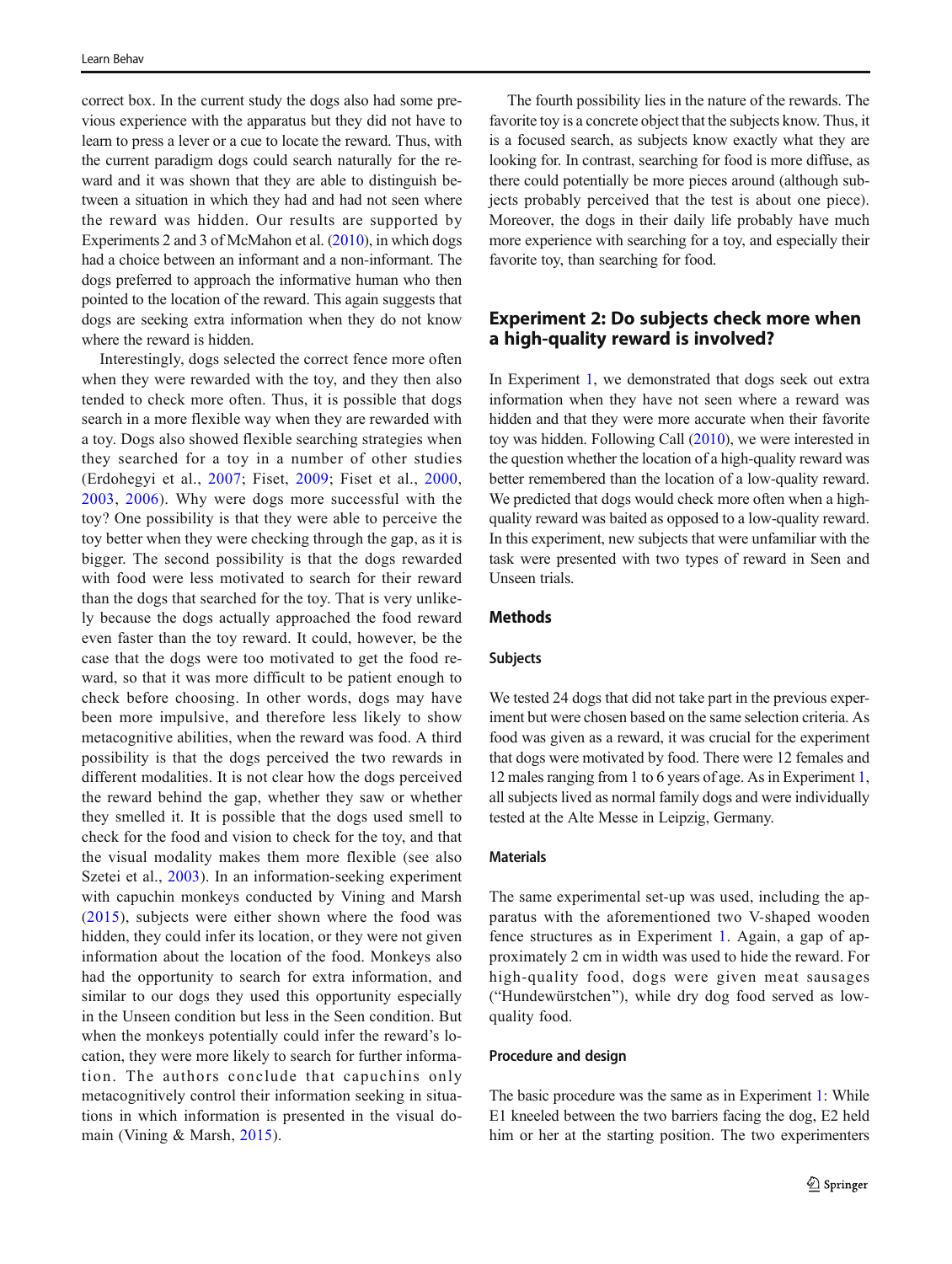tested all subjects individually, whereby one experimenter (E1) placed a piece of food behind one of the fences, as was the procedure in Experiment [1.](#page-3-0)

After the familiarization and the pretest, a classical food preference test was conducted before each session to ensure that dogs had a preference for one type of food. We assumed that dogs would prefer meat sausages as high-quality food as opposed to dry dog food, which was seen as low-quality food. The preference test was conducted in another part of the room, where dogs were presented with a wooden table. To ensure that dogs really preferred the meat sausages (the high-quality food) over the low-quality reward, E1 sat behind the table across from the dog and fed him or her with a piece of highquality and a piece of low-quality food. E1 moved towards the dog, holding a piece of food in each hand close to the dog's nose, and then placed simultaneously a piece of each type of food at the end of the board. Dogs were included if they showed a clear preference for the high-quality reward (sausages), i.e., chose the high-quality reward above chance level in the four food preference tests. Overall, dogs chose the preferred food in 89% of trials  $(t(23)=16.31, p<0.001,$  onesample t-test).

Only if the pretest and food preference test were successfully passed, were the Seen and Unseen conditions, which were similar to Experiment [1,](#page-3-0) introduced. It was also varied whether high-quality food (sausage) or low-qualify food (dry food) was hidden, resulting in four conditions: Seen-high / Seen-low / Unseen-high / Unseen-low. Dogs were tested in four sessions (two sessions per day). Each session consisted of 16 trials: the food preference test has four trials and each of the four main conditions contained three trials. All trials were presented randomly with the requirement that a condition occurred in no more than two trials in a row. Moreover, the food was not hidden on the same side in more than two consecutive trials. $<sup>1</sup>$ </sup>

#### Data scoring and analysis

All trials were videotaped and scored in the same way as in Experiment [1](#page-3-0). Thus, we scored success (correct choice), checking, and latency. The inter-rater reliability, which was based on 20% of the trials, was very good for correct selection (Cohen's Kappa=0.988, N=24), for checking behavior (Cohen's Kappa=0.792, N=24), and for the latency to select (Pearson Correlation  $r=0.936$ , N=24). For the main analysis we used a  $2 \times 2$  ANOVA with the within-subject factor condition (Seen vs. Unseen) and the between-subject factor reward (high- vs. low-quality reward).

#### **Results**

#### **Success**

The dogs selected the correct fence in 94% of the trials in the Seen condition and in 52% of the trials in the Unseen condition, and were above chance in the Seen condition  $(t(23)=22.20, p<0.001)$ , but not in the Unseen condition  $(t(23)=1.12, p=0.274,$  one-sample t-tests). They were more accurate in the Seen than in the Unseen condition  $(F(1.23)=239.74, p<0.001)$ , but there was no effect for the type of food  $(F(1.23)=0.64, p=0.429)$ , and no interaction effect (F(1.23)=0.89, p=0.354).

## Checking

Figure 4 presents the mean percentage of trials in which the dogs checked for the two different food rewards in the two conditions. The dogs checked more frequently in the Unseen condition than in the Seen condition  $(F(1.23)=8.32, p=0.008)$ , but there was no effect for the type of food  $(F(1.23)=0.74,$  $p=0.400$  and no interaction effect (F(1.23)=1.00,  $p=0.328$ ).

#### Checking and success

If subjects checked in the Seen condition they then selected the correct fence above chance in 98% of the cases  $(t(18)=23.82, p<0.001,$  one-sample t-test). However, if they checked in the Unseen condition they were correct only in 60% of the cases, which was not above chance  $(t(21)=1.44)$ , p=0.165, one-sample t-test). The dogs'success rate was higher when they checked in the Seen condition than in the Unseen condition  $(F(1.9)=18.76, p=0.002)$ . These results suggest that dogs in the Seen condition simply might have re-assured themselves that the food was still there, but did not use checking successfully in the Unseen condition. Moreover, there was no effect of type of food  $(F(1.9)=1.01, p=0.342)$ 



different food rewards in the two conditions in Experiment [2](#page-8-0)

 $1$  Similar to Call (2011), we implemented 12 trials of a control condition at the end of each test to make sure that the dogs remembered where the food was hidden. None of the tested dogs made a mistake.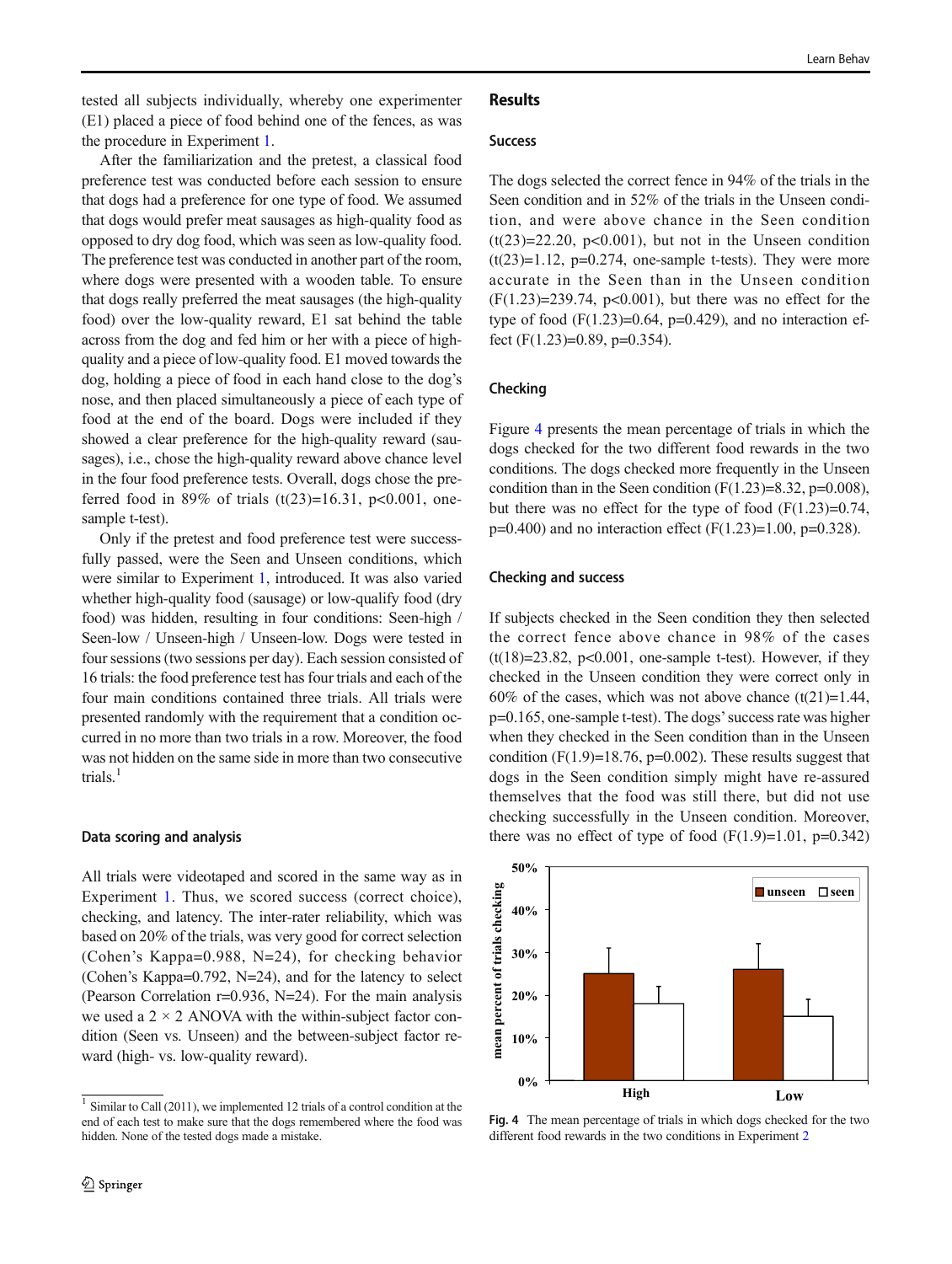<span id="page-10-0"></span>and there was no interaction between Condition  $\times$  Type of food (F(1.9)=0.91, p=0.365).

# Latency

On average it took subjects 2.8 s to select a fence in the cases when they did not check before choosing. Dogs selected a baited fence faster when the food was preferred than when it was not preferred  $(F(1.22)=6.59, p=0.018)$ , but there was no effect for condition  $(F(1.22)=0.69, p=0.414)$  and no interaction effect (F(1.22)=0.20, p=0.659).

# Learning

There was no learning over trials. Subjects did not select the correct fence more often in the second session compared to the first session: although there was a significant effect for condition  $(F(1.23)=239,60, p<0.001)$ , there was no interaction effect (Condition  $\times$  Session F(1.23)=2.38, p=0.137) and for session  $(F(1.23)=0.03, p=0.863)$ . Similarly, subjects did not check more in the first session compared to the second session  $(F(1.23)=0.27, p=0.608)$ , and there was no interaction effect (Condition  $\times$  Session F(1.23)=1.28, p=0.270), but again there was an effect for condition  $(F(1.23)=8.30, p=0.008)$ .

# Individual performance

Again, individuals were above chance when they selected the correct fence in 18 (75%) out of 24 trials or more (binomial test p=0.5, N=24, P=0.02). Whereas 23 dogs were above chance in the Seen condition, only one dog was above chance in the Unseen condition. Two dogs never checked at all, 22 dogs checked at least once in the Unseen condition and 19 dogs checked at least once in the Seen condition.

# **Discussion**

As in Experiment [1](#page-3-0), dogs checked more frequently in the Unseen condition than in the Seen condition, but there was no effect for type of reward. Dogs remembered the locations of both food types equally well, and did not remember the location of a high-quality reward better. We predicted that dogs would check more often when a high-quality reward was baited as opposed to a low-quality reward, independent of whether subjects had or had not witnessed the baiting. However, that was not the case as dogs showed the same patterns for checking, no matter whether the food was preferred or not.

One could argue that dogs did not perceive or forgot which type of food was hidden. However, dogs selected the baited fence faster when a high-quality reward was hidden compared to a low-quality reward, indicating that they did indeed know which food was hidden. This increased selection of preferred food could indicate some evidence for the response competition hypothesis (Hampton, Zivin, & Murray, [2004\)](#page-15-0). It predicts that if a higher value reward is available, the subject will be more motivated to go for it, i.e., in our case to go faster. However, as we did not find decreased checking for the highvalue reward, the evidence remains weak.

In sum, in contrast to apes and humans, dogs' checking response was independent of the value of the reward, although they were aware of the type of food that was hidden.

# Experiment 3: Does forgetting predict checking?

In this experiment, we raised the question whether time delay had an impact on dogs' accuracy and checking responses. The delay between baiting the reward and selecting one of the fences was manipulated to foster forgetting and examine whether checking would increase accordingly. Thus, we adapted the previously used information-seeking paradigm and varied the time delay (5, 20, 60, 120 s) between baiting the fences and letting dogs choose one side (similar to Call, [2010\)](#page-14-0). Longer time delays are associated with a higher degree of difficulty to locate a baited reward (Call, [2010\)](#page-14-0). Because forgetting would predict an increase in checking, we proposed that longer time delays lead to greater forgetting and, thus, foster checking.

# **Methods**

# Subjects

The selection criteria for the subjects were the same as in the previous two experiments, i.e., dogs had to be interested in food and to be able to pass the pretest. All subjects were normal family dogs that lived as pets with their owners in Jena and surroundings. In total, 25 privately owned dogs (11 males and 14 females; mean  $age = 5.21$  years) of various breeds and ages (range 1–12 years) participated for the first time in this kind of experiment. All 25 dogs were rewarded with food – either Frolic or, in case of food allergies, equally preferred food.

# **Materials**

All tests were conducted in a test room (7.20 m  $\times$  5.50 m) at the Dog Lab of the Max Planck Institute for the Science of Human History in Jena from April to August 2017. The experimental set-up was exactly the same as in the previous experiments. Additionally, we used two thick blue mats that were placed in front of the gaps and served to block visual access to the fences' contents (see below). All trials, including the pretest, were video-recorded by one camera that was installed directly across from the apparatus.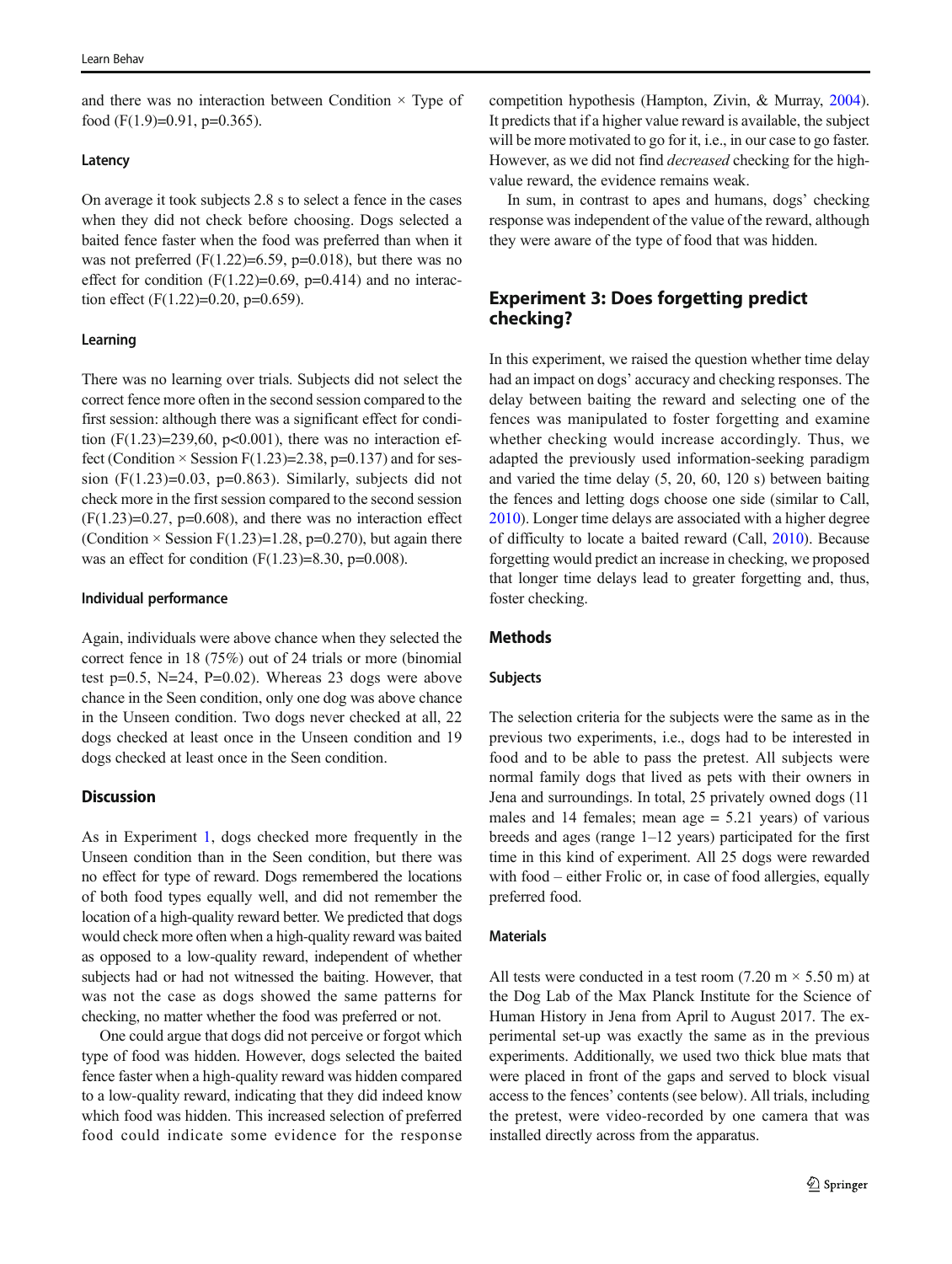#### Procedure and design

In this experiment, the general procedure was the same as in the Seen condition of Experiments 1 and 2, but we varied the time delay between baiting and the dog's release. We used time delays of 5, 20, 60, and 120 s. E1 measured the exact time delays with a stopwatch, starting right after the reward was baited and E1 was in the initial position.

Similar to Call [\(2010](#page-14-0)), we also wanted to implement a "Blocked" condition in which dogs were prevented from checking by placing two thick blue mats in front of the gaps. However, as dogs did not show any difference in their behavior between the conditions "Blocked" and Unblocked" for success, checking, or latency, we concluded that we could not prevent them from checking as they used their nose to check. Thus, as this manipulation did not work, we treat the "Blocked" and "Unblocked" trials as one condition.

In total, each subject received two administered 24-trial blocks (one block for Seen and one block for Unseen trials), resulting in a total of 48 trials. The order of the time delays (5, 20, 60, and 120 s) was randomized for all dogs within eight trials and repeated in the exact same order afterwards. Food was placed an equal number of times on each side with the only restriction that the reward was hidden not more than twice in a row in the same place in a session.

#### Data scoring and analysis

All trials were analyzed and scored from the video material in the same way as in Experiments 1 and 2. Thus, we used the three measures checking, success, and latency.

In order to assess inter-rater reliability, a second observer unfamiliar with the task scored a randomly selected sample of 20% of the trials, which equaled a total of five dogs. Subjects were chosen randomly. For all measures, the inter-rater reliability was excellent and similar to Experiments 1 and 2 (Correct choice: kappa = 1.0, Checking: kappa =  $0.80$ , Latency: Pearson Correlation r=0.78, N=25). For the main analysis we used a  $1 \times 4$  ANOVA with the within-subject factor time delay.

### Results

#### Success

On average, dogs selected the correct fence in 93% of the trials. $<sup>2</sup>$  For a time delay of 5 s, they chose the correct side in</sup> 94% of trials, for 20 s in 95% of trials, and for both 60 and 120 s in 91% of trials (see Fig. [5\)](#page-12-0). We found a significant

effect for time delay  $(F(3.72)=3.21, p=0.028)$ . A pairedsample t-test revealed that dogs were significantly more accurate in 5 s compared to 60 s  $(t(24)=2.681, p=0.013)$ , 20 s compared to 60 s (t(24)=2.071, p=0.049, and 20 s compared to 120 s (t(24)=2.089, p=0.047).

### Checking

On average, dogs checked in 28% of trials with a time delay of 5 s, in 27% of 20 s, in 31% of 60 s, and in 35% of 120 s (see Fig. [5\)](#page-12-0). We had assumed that dogs would check more when the task is more difficult, e.g., when the time delay between hiding and the possibility of searching for the food is longer. However, the statistical analysis revealed that there were no significant differences between the four time delays. Dogs did not check more often depending on time delay  $(F(3.72)=2.086, p=0.11)$ .

### Latency

Subjects took on average 3.1 s to select a fence in the cases when they did not check. There was no effect for latency  $(F(3.69)=2.038, p=0.12)$ , thus, subjects did not take significantly longer to retrieve the reward as a function of delay when they did not check.

#### Learning

In this experiment, there was no learning over trials. Subjects did not select the correct fence more often in the last session compared to the first session: Although there was a significant effect for delay  $(F(3.72)=3.21, p=0.028)$ , there was no interaction effect (delay  $\times$  session F(3.72)=1.21, p=0.31) and for session  $(F(1.24)=1.81, p=0.19)$ . Similarly, subjects did not check less in the first session as opposed to the second session  $(F(1.23)=0.104, p=0.75)$ , there was no interaction effect (delay  $\times$  session F(3.69)=0.79, p=0.5), and no effect for delay  $(F(3.69)=1.97, p=0.13).$ 

#### **Discussion**

In this experiment, we investigated metacognition in dogs by assessing the impact of time delay in an information-seeking task. We found that the dogs' overall retrieval accuracy was significantly higher for shorter time delays, i.e., dogs were less accurate when the delay was longer. However, in contrast to the apes tested by Call ([2010](#page-14-0)), dogs did not check more often in situations in which the task was more difficult. Thus, dogs did not search for extra information when they were uncertain, which might suggest that they did not have access to their own knowledge in that situation.

Similar to Call [\(2010](#page-14-0)), we also wanted to implement a "Blocked" condition in which dogs were prevented from

<sup>&</sup>lt;sup>2</sup> As mentioned above we did not find any significant difference between blocked and unblocked trials, and therefore analyzed the data regardless of this manipulation.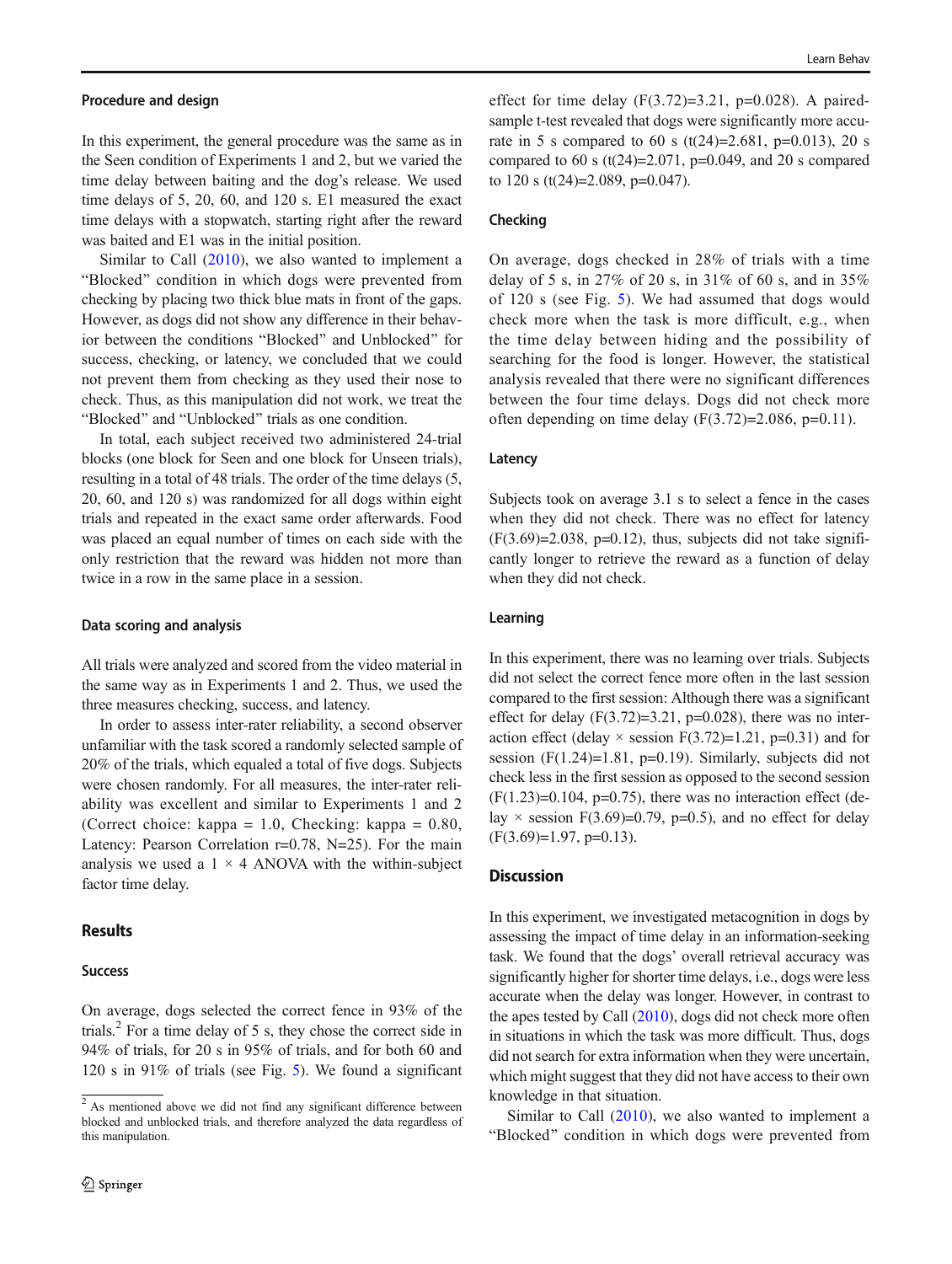<span id="page-12-0"></span>

Fig. 5 The mean percent of trials in which dogs retrieved the reward successfully in Experiment [3](#page-10-0). Dogs showed higher accuracy in trials with shorter time delays compared to trials with longer delays between baiting and choosing

checking by using an occlude in front of the gap. However, that manipulation did not work, as dogs did not show any difference in their behavior between the "Blocked" and "Unblocked" trials. Thus, dogs checked and were equally successful in "Blocked" trials, meaning that they were able to check through the occlude. This indicates that dogs used their olfactory sense to check whether the reward was present or absent, which is not so surprising as dogs very much rely on their nose when they search for a reward (Gazit & Terkel, [2003;](#page-15-0) Miklosi, [2007;](#page-15-0) see also Bräuer & Belger, [2018](#page-14-0)).

### General discussion

Similar to apes, monkeys, and 2.5-year-old children (Call & Carpenter, [2001](#page-14-0); Hampton et al., [2004](#page-15-0)), dogs tend to actively seek extra information when they have not seen where a reward is hidden. Although subjects checked more often before selecting the correct fence when they did not see where the reward was hidden (Experiments 1 and 2), their searching behavior was not affected by their preference for a type of food (Experiment [2\)](#page-8-0). Manipulating the time delay between baiting and choosing slightly affected dogs' performance: subjects were significantly less accurate, but they did not check more often for higher time delays (Experiment [3](#page-10-0)). In contrast to previous studies (Bräuer et al., [2004\)](#page-14-0) we were able to demonstrate that dogs showed some aspects of informationseeking behavior related to metacognition, but less flexibly than apes.

The main objective was to examine whether dogs were sensitive to the information that they themselves have or have not seen and whether they seek extra information in situations of uncertainty. As shown in Experiments 1 and 2, dogs checked more when they did not witness the baiting procedure. This suggests that they expected the bait was hidden behind one of the fences and, additionally, they grasped that they did not have enough information about where exactly it was hidden. Therefore, dogs must have adapted their searching behavior to increase their chance of success. We showed that dogs checked more in the Unseen condition, although they were not as successful as in the Seen condition when they checked. We were able to replicate this effect in two experiments with two independent cohorts of dogs.

However, we found one major difference between Experiment [1](#page-3-0) and Experiment [2](#page-8-0) regarding the performance of the two cohorts of dogs (probably due to the fact that a toy reward was easy to follow, see discussion of Experiment [1](#page-3-0) and below). While checking in the Unseen condition in Experiment [1](#page-3-0) indeed helped dogs to increase their accuracy above chance level, increased checking behavior in Experiment [2](#page-8-0) did not lead to a higher accuracy. In other words, although dogs checked more often in the situation of uncertainty (i.e., when they did not witness the baiting process) in Experiment [2](#page-8-0), they did not find the food more often than what was expected by chance. Thus, although this did not lead necessarily to increased success, dogs looked for extra information. They sometimes checked, but not until they were certain where the food actually was. This might indicate that dogs sometimes have a problem inhibiting the approach to the reward, even when they perceive that they need to gather extra information. Apes in the study of Call ([2010](#page-14-0)) did not have that problem. They could get the information with a glance into the tube. However, overall, dogs were potentially able to gather enough information through the gap in order to get enough information to find the reward (as proven in Experiment [1\)](#page-3-0).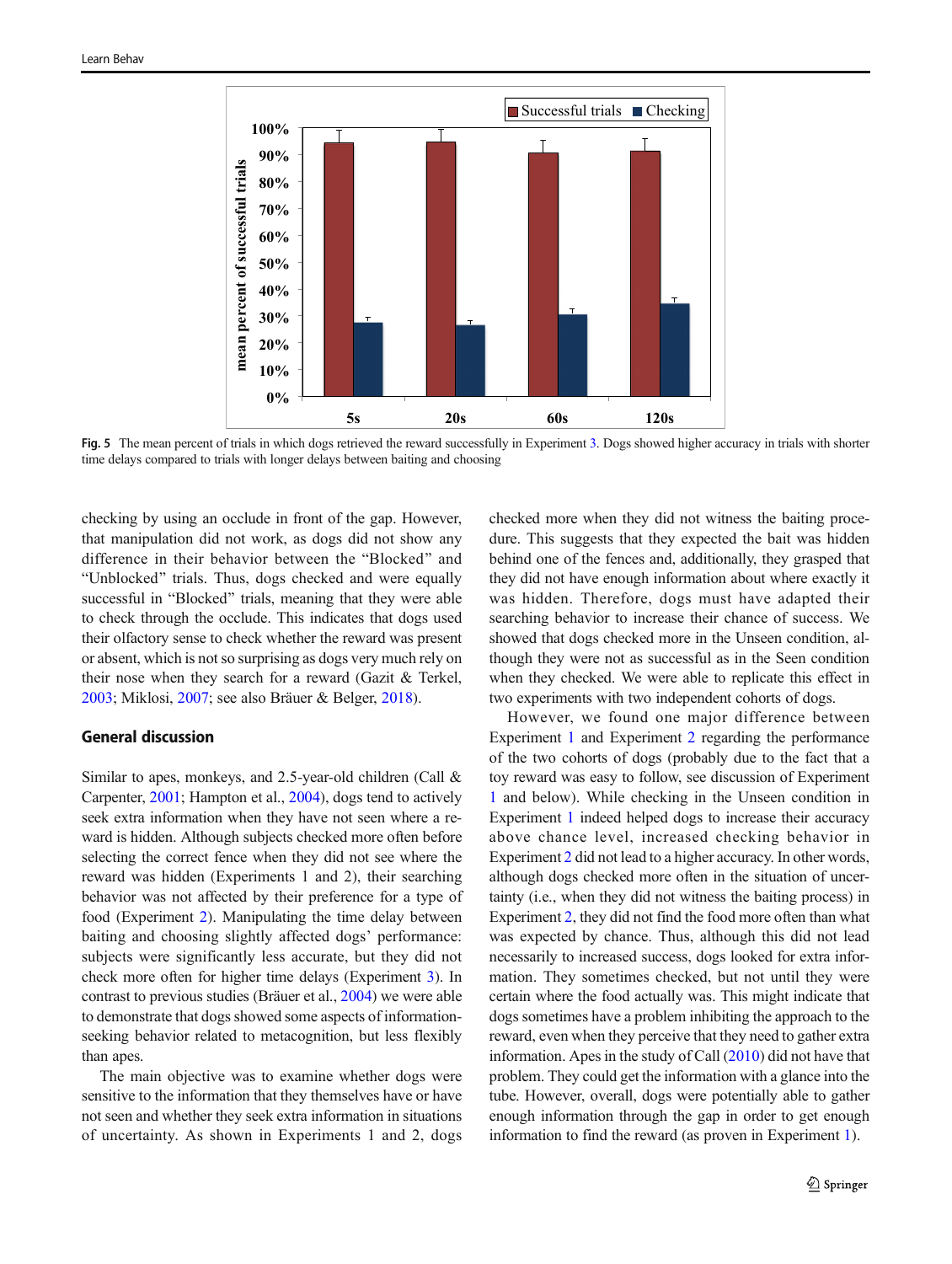All dogs that passed the pretest indicated that they understood the experimental set-up and they also knew that a reward was hidden behind one of the fences. Similar to the tipof-the-tongue phenomenon – I know that I know something but cannot retrieve the information – checking in the Seen condition could be seen as some kind of verification process to maximize the chance of reward. The fact that dogs checked more when they had no knowledge of the reward's location (Unseen condition) could suggest that dogs show metacognitive abilities, as they meet one of the assumptions of knowing about knowing (Beran, Brandl, Perner, & Proust, [2012;](#page-14-0) Fleming, Dolan, & Frith, [2012;](#page-15-0) Hofer & Pintrich, [1997](#page-15-0); Metcalfe & Shimamura, [1994](#page-15-0); Nelson & Narens, [1994](#page-15-0)).

From our results we can furthermore conclude that dogs not only showed increased accuracy but also checked more when the reward was their favorite toy as opposed to food. One possible reason for this is that the dogs' motivation was higher when a toy was at stake (see also above). Another possibility is that they smelled the food and therefore checked less often. However, dogs were faster in approaching food than approaching the toy behind the fence (when not checking), suggesting that their motivation for food was higher. Hence, one might argue that dogs had an inhibition problem for food, which is furthermore confirmed by the food quality condition: dogs retrieved the preferred food faster than the less preferred food, although there were no effects for success as well as for checking. Thus, we speculate that the latency to approach the food might be correlated with motivation. The higher the motivation, the less dogs are able to inhibit a direct approach without checking. Consequently, dogs' greater performance with a toy reward might not only be explained by their experience with searching for a toy but also by the fact that they are not as over-motivated as with food. Indeed, in an inhibition task with food, dogs were shown to commit a number of seek errors, simply induced by ostensivecommunicative cues (Topál et al., [2009](#page-15-0)).

As pointed out by Hampton [\(2009\)](#page-15-0), several studies on nonhuman animal metacognition showed that difficult trials in memory or perception tests were avoided while the searching behavior could be adapted by gathering more information to maximize the reward. The dog's overall performance may be the result of response competition theory (Hampton, Zivin, & Murray, [2004\)](#page-15-0), as an alternative explanation. Knowing the location of the food may have predisposed the dogs to select a side while excluding all other options, such as searching for the reward. According to this interpretation, dogs had two competing options in our experimental design: retrieving food or searching for further information. In the Seen trials the drive to retrieve the reward was dominant, and so the dogs went directly to the location where the reward was hidden. In Unseen trials, however, the dogs did not know where the food was located and therefore the drive to search for information was more dominant (Hampton, [2009\)](#page-15-0). Thus, one could even

argue that searching for the food is the default behavior of foraging dogs, and this default behavior is inhibited by knowing where food is.

While Call ([2010](#page-14-0)) defined the looking responses (i.e., bending down to look into the tubes) as crucial features for seeking additional information for the apes, we introduced checking through the gap of the V-shaped fence as an equivalent measure. Dogs did not show any differences in their performance between situations in which the gap was and was not blocked by an occlude. That means that they were able to successfully check through the occlude, indicating that they mainly used their olfactory sense to check whether the reward was present or absent. This is not as surprising as dogs very much rely on their nose when they search for a reward (see Bräuer & Belger, [2018\)](#page-14-0), and their olfactory perception is proven to be excellent (Vonk & Leete, [2017](#page-15-0)). Thus, it is likely that dogs and apes used different senses for checking. Indeed, other studies have also shown that apes and dogs use different strategies to deal with the same task. For example, Bräuer and Call ([2011\)](#page-14-0) investigated object individuation in dogs and apes by implementing a classical violation-of-expectation paradigm. Their findings revealed that while apes showed increased begging and looking behaviors, dogs showed increased smelling when their expectation was violated (Bräuer & Call, [2011\)](#page-14-0). Moreover, other studies have shown that dogs sniff more with increasing difficulty of the task, be it when searching for a toy (Bräuer & Belger, [2018\)](#page-14-0) or in object permanence tasks (Gagnon & Dore, [1992](#page-15-0)), thus gathering information from other sensory modalities when one was not sufficient. Future studies investigating metacognition in dogs should therefore consider that dogs will mainly use their sense of smell when searching for extra information in situations of uncertainty.

So far, our results have only been interpreted in the light of humanlike metacognitive abilities while other alternative nonmetacognitive explanations could also apply. According to the non-metacognitive anxiety model by Carruthers ([2008](#page-14-0)), the subjects react to their anxiety produced by their knowledge states and not to their knowledge states, which are opaque to the individual. This alternative explanation could also offer an alternative explanation for the passport effect (Call & Carpenter, [2001](#page-14-0); Call, [2010\)](#page-14-0). Subsequently, this would imply that not receiving the high-quality reward generates a higher state of anxiety as opposed to not receiving the low-quality reward. Therefore, dogs may be more likely to seek information even though they already know where the reward is baited, since the costs of failing to locate the high-quality reward would be higher. The same anxiety model can be applied to our Seen and Unseen condition in which dogs checked more often when they had not seen where the reward was hidden: while in the Unseen condition more anxiety should result in an increase in checking, less anxiety entails less checking in the Seen condition. According to the response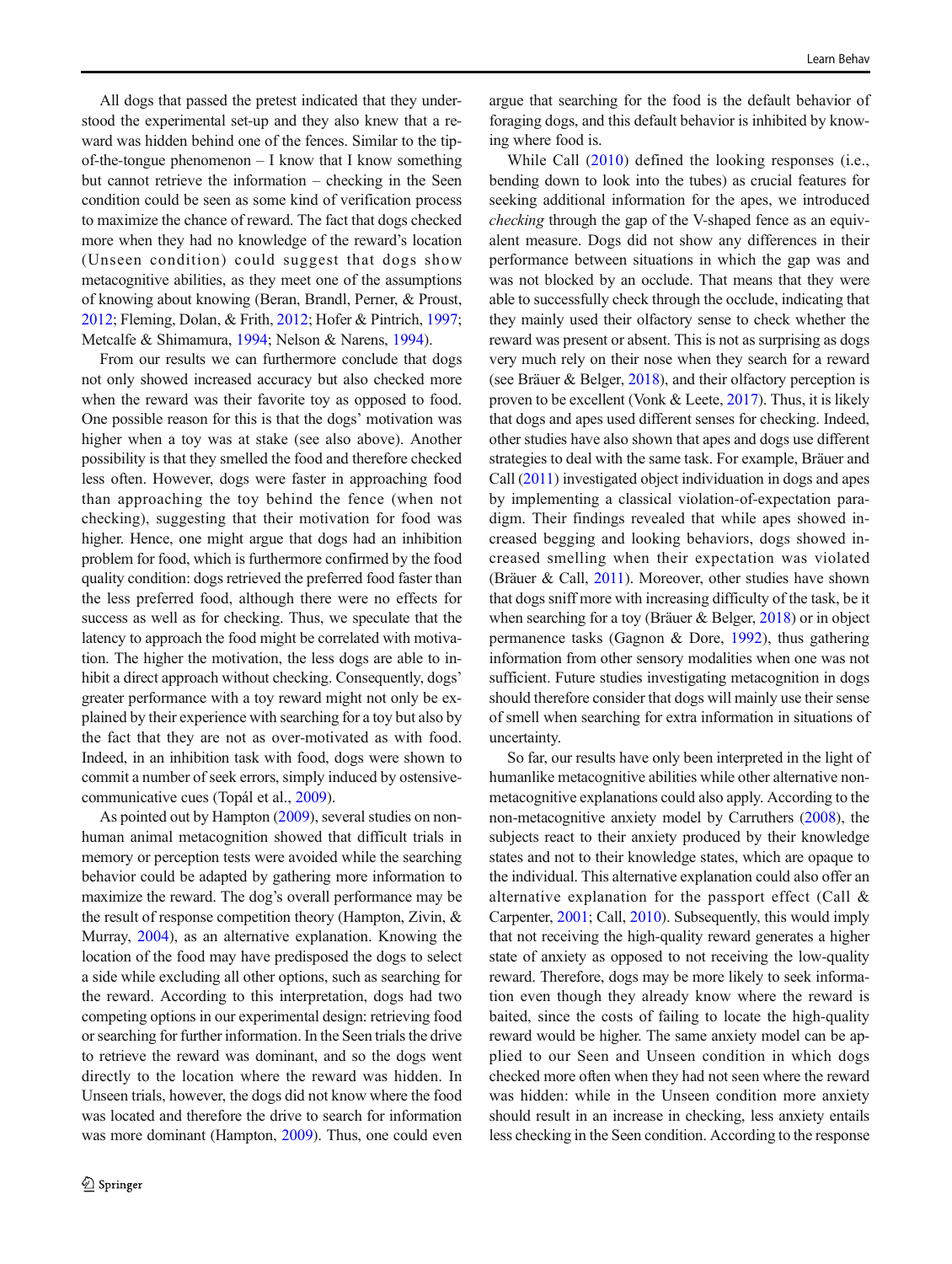<span id="page-14-0"></span>competition hypothesis (Hampton, Zivin, & Murray, [2004\)](#page-15-0), which potentially explains behavior without evoking a metacognitive decision, checking in the Seen condition should, contrary to our results, be reduced for high-quality rewards, because the strength of the motivation to reach the food would be much higher. This, however, does not match with our results, which show that dogs checked more in the Unseen condition.

In contrast to Call's (2010) study with apes, we did not find evidence that the dogs' searching for extra information depended on the value of the food reward (i.e., food quality) and the time delay between hiding and searching. As for the time delays, we found that although dogs' accuracy was better for shorter delays, they did not adapt their searching strategy to compensate their lack of knowledge by checking. In contrast to the apes, dogs checked in fewer trials, and more importantly they did not check more for longer time delays. One could argue that this was due to a ceiling effect, as dogs overall selected the correct fence in 93% of trials, and the pressure for seeking extra information was low. However, apes showed a similar accuracy (see Call, 2010, Fig. [3\)](#page-7-0) but showed increased looking for longer delays. It might, however, be that dogs would show increased checking when the pressure is higher, i.e., when their accuracy gets much lower as the delays are longer. However, from the current data we can conclude that dogs do not have the flexibility that is described in the passport effect, and thus their search for extra information does not depend on the value of the reward or on the time delay between hiding and searching.

In sum, we tested in three experiments whether dogs know that they could be wrong. Our hypotheses that dogs show flexible metacognitive skills were not fully confirmed and our results were only partly consistent with Call's (2010) results. Dogs checked significantly more in the Seen than in the Unseen condition, indicating that they may have metacognitive abilities to some extent. Checking was voluntarily used to reduce the probability of being wrong and to maximize the possible reward. However, dogs'searching behavior for extra information did not depend on the value of the food reward or the time delay between hiding and seeking, which according to Call (2010) would be clear evidence that they knew that they could be wrong. Dogs are able to adapt their searching behavior by looking for extra information in a flexible way, indicating that they have access to what they have seen. However, further work is needed to determine which specific monitoring processes related to metacognition are involved.

Acknowledgements Open access funding provided by Max Planck Society. We thank Katrin Schumann, Ines Neuhof, Marie Nitzschner, and Nina Oettel for helping with data collection, and Franziska Becker as well as Loren Billings and Susanne Michaelis for coding. We also thank Tanya Behne, Josep Call, and Juliane Kaminski for useful comments and Anne Gibson for proofreading of the manuscript.

Open Access This article is distributed under the terms of the Creative Commons Attribution 4.0 International License (http:// creativecommons.org/licenses/by/4.0/), which permits unrestricted use, distribution, and reproduction in any medium, provided you give appropriate credit to the original author(s) and the source, provide a link to the Creative Commons license, and indicate if changes were made.

Publisher's Note Springer Nature remains neutral with regard to jurisdictional claims in published maps and institutional affiliations.

# References

- Aust, U., Range, F., Steurer, M., & Huber, L. (2008). Inferential reasoning by exclusion in pigeons, dogs, and humans. Animal Cognition, 11(4), 587–597. doi[:https://doi.org/10.1007/s10071-008-0149-0](https://doi.org/10.1007/s10071-008-0149-0)
- Beran, M. J., Brandl, J., Perner, J., & Proust, J. (2012). Foundations of Metacognition. Oxford: Oxford University Press.
- Bräuer, J. & Belger, J. (2018). A ball is not a Kong: Odor representation and search behavior in domestic dogs (Canis familiaris) of different education. Journal of Comparative Psychology 132(2), 189–199. doi:[https://doi.org/10.1037/com0000115.](https://doi.org/10.1037/com0000115)
- Bräuer, J., & Call, J. (2011). The Magic Cup: Great Apes and Domestic Dogs (Canis familiaris) Individuate Objects According to Their Properties. Journal of Comparative Psychology, 125(3), 353–361.
- Bräuer, J., Call, J., & Tomasello, M. (2004). Visual perspective taking in dogs (Canis familiaris) in the presence of barriers. Applied Animal Behaviour Sciences, 88, 299–317.
- Bräuer, J., Kaminski, J., Riedel, J., Call, J., & Tomasello, M. (2006). Making inferences about the location of hidden food: Social dog, causal ape, Journal of Comparative Psychology, 120(1), 38–47.
- Browne, D. (2004). Do dolphins know their own minds? Biology and Philosophy, 19(4), 633–653.
- Call, J. (2005). The Self and Other: A Missing Link in Comparative Social Cognition. In H. S. Terrace & J. Metcalfe (Eds.), The missing link in cognition: Origins of self-reflective consciousness (pp. 321– 341). New York, NY, US: Oxford University Press.
- Call, J. (2010). Do Apes Know that They Could Be Wrong? Animal Cognition, 13(5), 689–700.
- Call, J. (2012). Seeking information in non-human animals: weaving a metacognitive web. In M. J. Beran, J. Brandl, J. Perner & J. Proust (Eds.), Foundations of Metacognition (pp. 62–75). Oxford: Oxford University Press.
- Call, J., & Carpenter, M. (2001). Do Apes and Children Know What They Have Seen? Animal Cognition, 4, 207–220.
- Carruthers, P. (2008). Meta-cognition in Animals: A Skeptical Look. Mind & Language, 23, 58–89. doi[:https://doi.org/10.1111/j.1468-](https://doi.org/10.1111/j.1468-0017.2007.00329.) [0017.2007.00329.](https://doi.org/10.1111/j.1468-0017.2007.00329.)
- Collier-Baker, E., Davis, J. M., & Suddendorf, T. (2004). Do Dogs (Canis familiaris) Understand Invisible Displacement? Journal of Comparative Psychology, 118(4), 421–433.
- Crystal, J. D., & Foote, A. L. (2009). Metacognition in animals. Comparative Cognition & Behavior Reviews, 4, 1–16.
- Crystal, J. D., & Foote, A. L. (2011). Evaluating information-seeking approaches to metacognition. Current Zoology, 57(4), 531–542.
- Erdohegyi, Á., Topál, J., Virányi, Z., & Miklósi, Á. (2007). Dog-Logic: Inferential Reasoning in a Two-Way Choice Task and Its Restricted Use. Animal Behaviour 74(4), 725–737.
- Fiset, S. (2009). Evidence for Averaging of Distance from Landmarks in the Domestic Dog. Behavioural Processes 81(3), 429-438.
- Fiset, S., Beaulieu, C., & Landry, F. (2003). Duration of Dogs' (Canis familiaris) Working Memory in Search for Disappearing Objects. Animal Cognition, 6(1), 1–10.